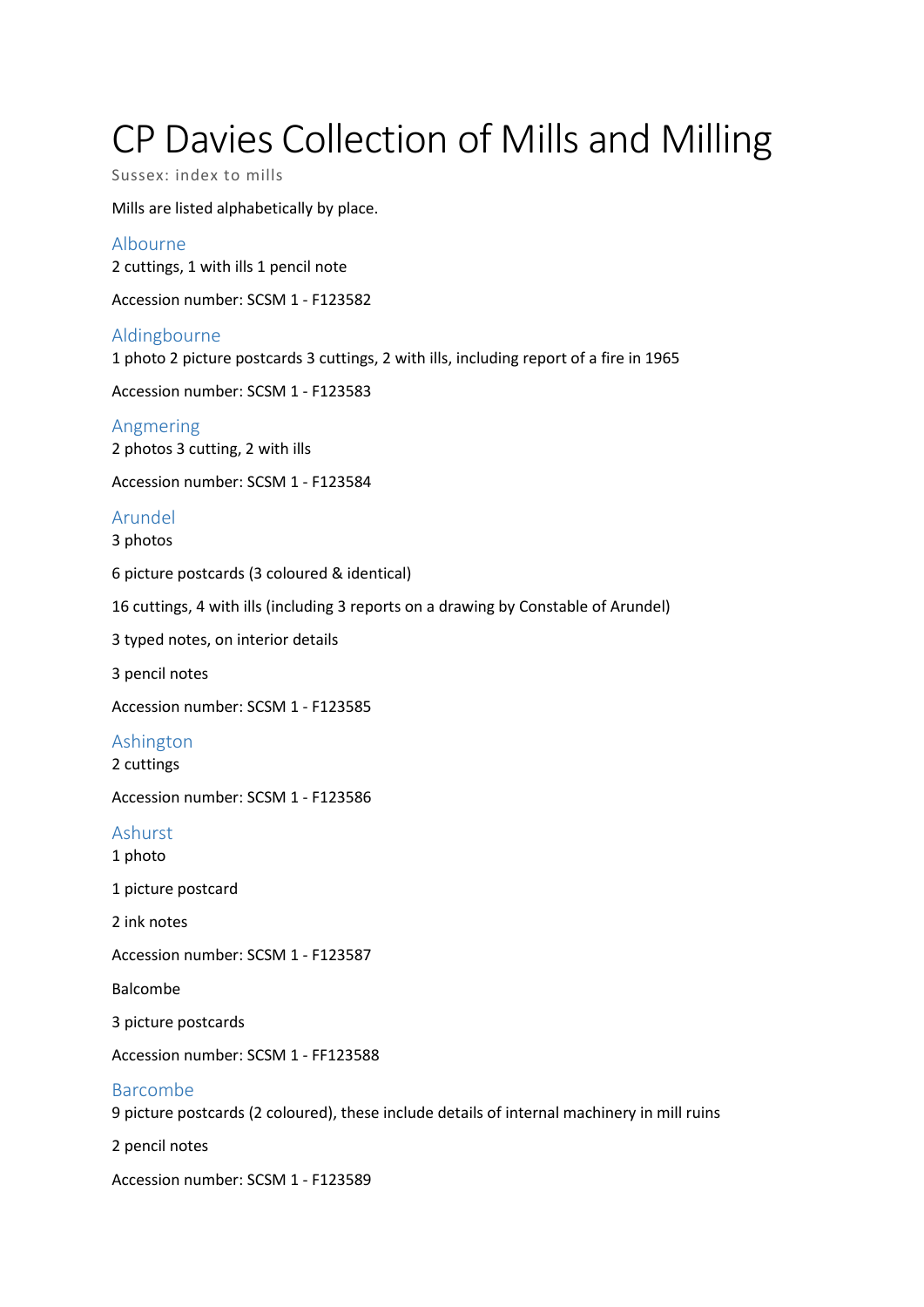## Barlavington: Burton Mill

4 cuttings, 2 with ills, on mill restoration

Accession number: SCSM 1 - F123590

#### Battle

2 photos

5 cuttings, 2 with ills

2 pencil notes:

This envelope also include a small envelope "Battle Powder Mills" which contains 4 cuttings 4 pencil, 2 ink notes, including various accounts of explosions, and 3 price cards for John Jeakins' and John Gill & Tilden Smith's powder mills [c1824]

Accession number: SCSM 1 - F123591

Beckley Furnace 1 picture postcard of ruins after fire

Accession number: SCSM 1 - F123592

## Bexhill: Downs Mill & Sidley Mill Downs Mill

4 photos

2 picture postcards

1 ink note:

Sidley Mill 2 photos 1 picture postcard

Accession number: SCSM 1 - F123593

Bignor

1 picture postcard

Accession number: SCSM 1 - F123594

Birdham

1 photo of mill wheel

1 cutting with ill

1 ink note

Accession number: SCSM 1 - F123595

Billingshurst: Rowner Mill 21 cuttings (7 with ills), many regarding the proposed demolishing of the mill

1 pencil note

Accession number: SCSM 1 - F123596

Bishopstone 6 cuttings, 2 with ills

1 ink & 3 pencil notes on the tide mill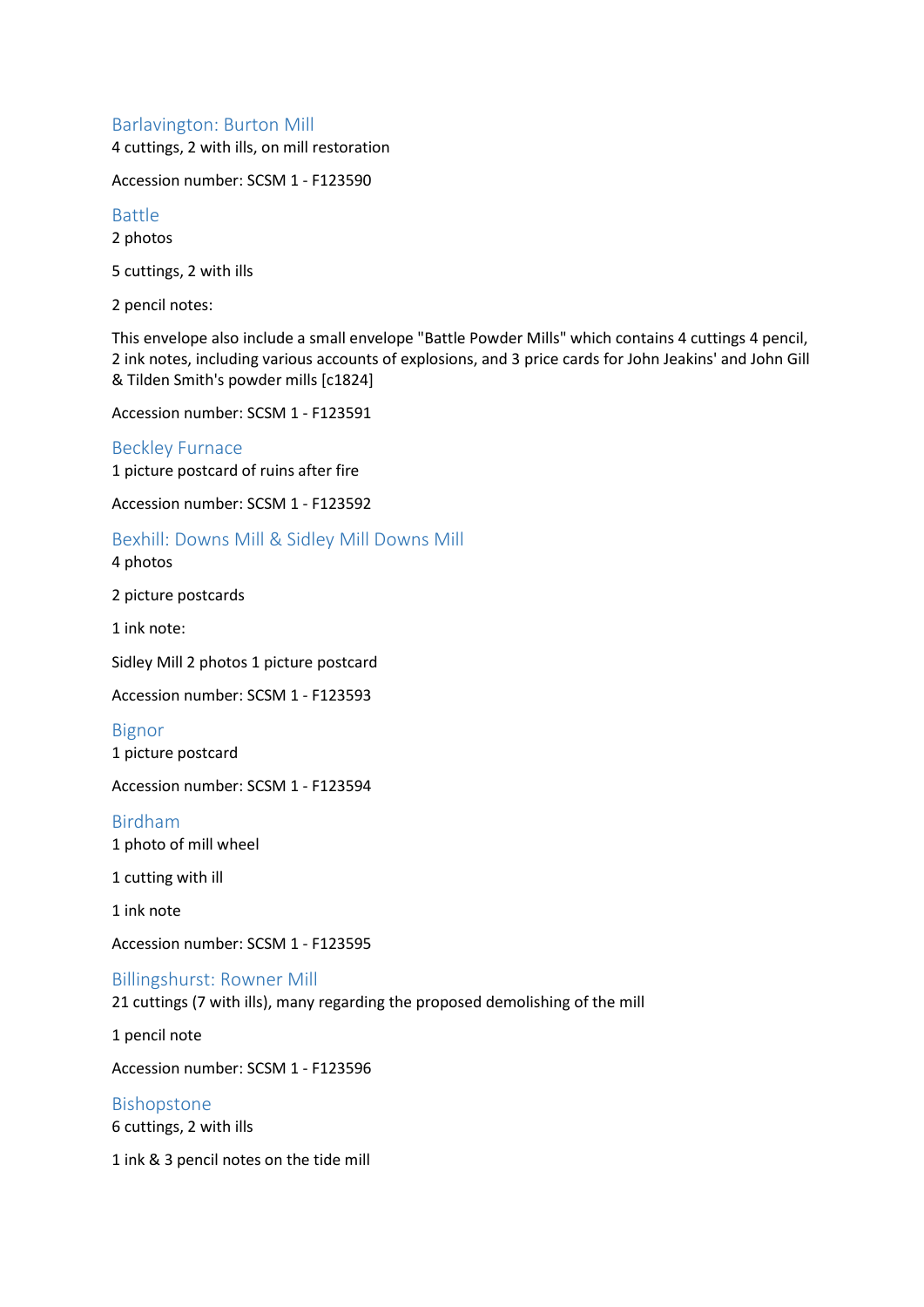Accession number: SCSM 1 - F123597 Blatchington 3 photos, 1 of great spur wheel 10 picture postcards 5 cuttings, 2 with ills (1 colour) 2 museum leaflets on West Blatchington windmill 1 ink note Accession number: SCSM 1 - F123598 Bodiam 3 photos of the wheelshaft and gudgeon 2 picture postcards of the water wheel 3 cuttings, 2 with ills 1 ink note Accession number: SCSM 2 - F123599 Bodle Street 5 photos Accession number: SCSM 2 - F123600 Bognor: District Mills 3 identical photos 2 cuttings, 1 with ill 8 pencil notes 1 receipt from Lalouette's, Bognor Regis dated 1946 Accession number: SCSM 2 - F123601 Bolebrook 2 photos of water wheel Accession number: SCSM 2 - F123602

Bolney 2 picture postcards, 1 of the water wheel

Accession number: SCSM 2 - F123603

# Boreham

1 photo

Accession number: SCSM 2 - F123604

Bosham 4 picture postcards (1 coloured)

4 cuttings, 3 with ills

1 pencil note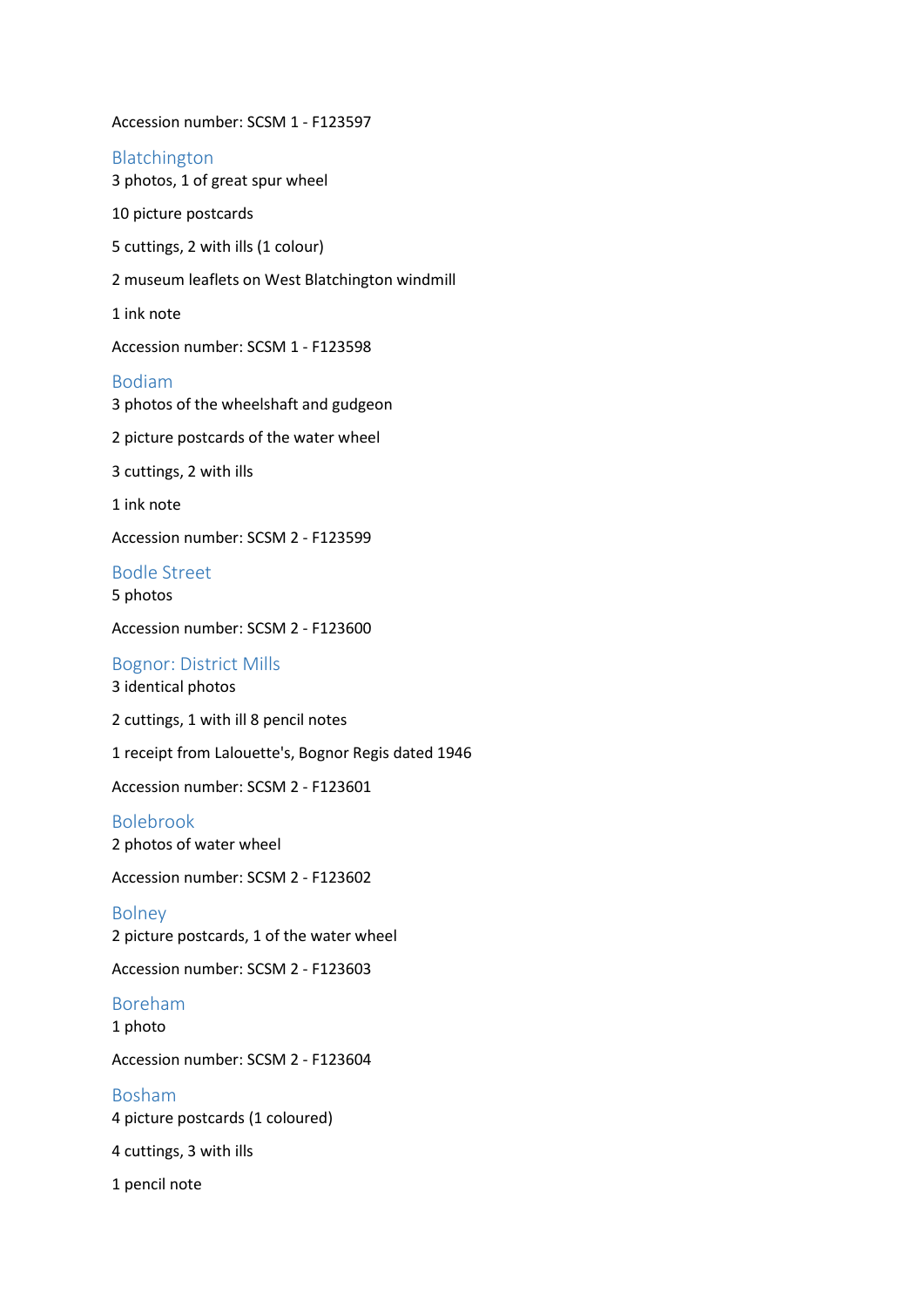Accession number: SCSM 2 - F123605

#### Brede

2 ink, 1 typed & 4 pencil notes, including accounts of various powder mill explosions

Accession number: SCSM 2 - F123606

#### Brede

1 picture postcard

1 ink & 1 typed note

Accession number: SCSM 2 - F123607

#### Brighton

3 photos, 2 of illustrations

1 picture postcard of the removal of Brighton Mill by oxen

1 print illustration

6 cuttings, 4 with ills

1 pencil note

Accession number: SCSM 2 - F123608

Brightling

1 photo

1 cutting

Accession number: SCSM 2 - F123609

Burgess Hill 2 cuttings

Accession number: SCSM 2 - F123610

Burpham 1 cutting with ill

Accession number: SCSM 2 - F123611

Burton See Barlavington Accession number: SCSM 2 - F123612

Burwash 3 colour photos, including water wheel

2 colour picture postcards

1 cutting

1 National Trust leaflet "Bateman's"

1 copy of "Cooking with Stoneground Wholemeal Flour: The history of Park Mill Batemans" by Edith Smith

1 copy of "Bateman's" by the National Trust [illustrated]: See also Rockhill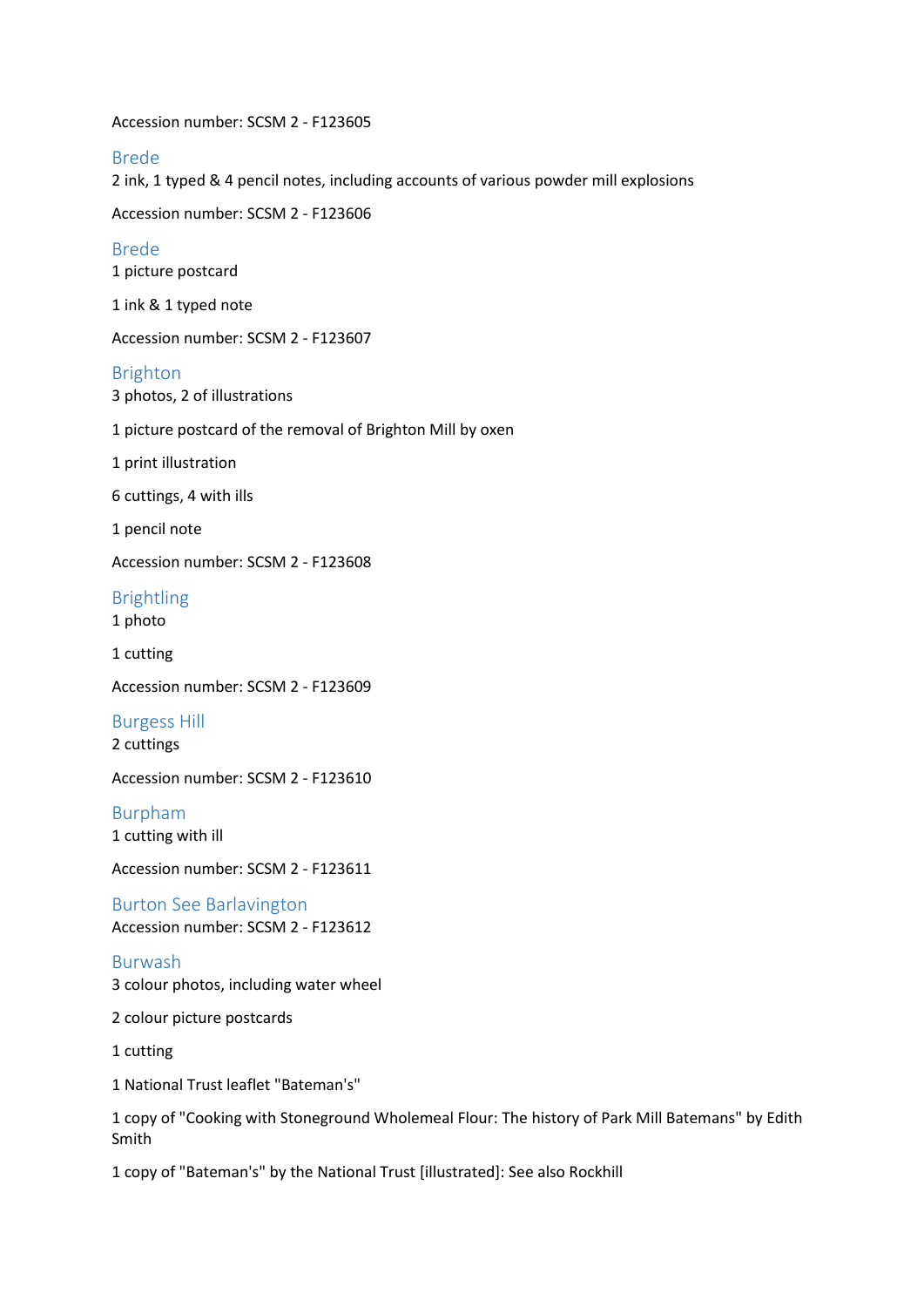Accession number: SCSM 2 - F123613

Bury 2 cuttings

1 pencil note

Accession number: SCSM 2 - F123614

#### Buxted

7 picture postcards, includes water wheel & machinery

Accession number: SCSM 2 - F123615

Catsfield

1 ink note

Accession number: SCSM 2 - F123616

#### **Chailey**

2 photos

5 illus cuttings, including repairing a sail

Accession number: SCSM 2 - F123617

## Chichester

4 cuttings, 1 with ill

1 photocopy of mill illustration (dated 1814)

2 pencil & 2 identical typed notes

Accession number: SCSM 2 - F123618

## Chiddingly

1 photo

1 picture postcard

1 cutting

1 ink note

Accession number: SCSM 2 - F123619

#### West Chilington

2 photos

1 picture postcard

7 cuttings, 2 with ills-

Accession number: SCSM 2 -F123620

#### Clayton

7 photos, including Head-stone & nut, Brake-wheel Tail-wheel & shaft

6 picture postcards, 1 coloured

15 cuttings, 6 with ills 1 ink & 2 typed notes on constructional details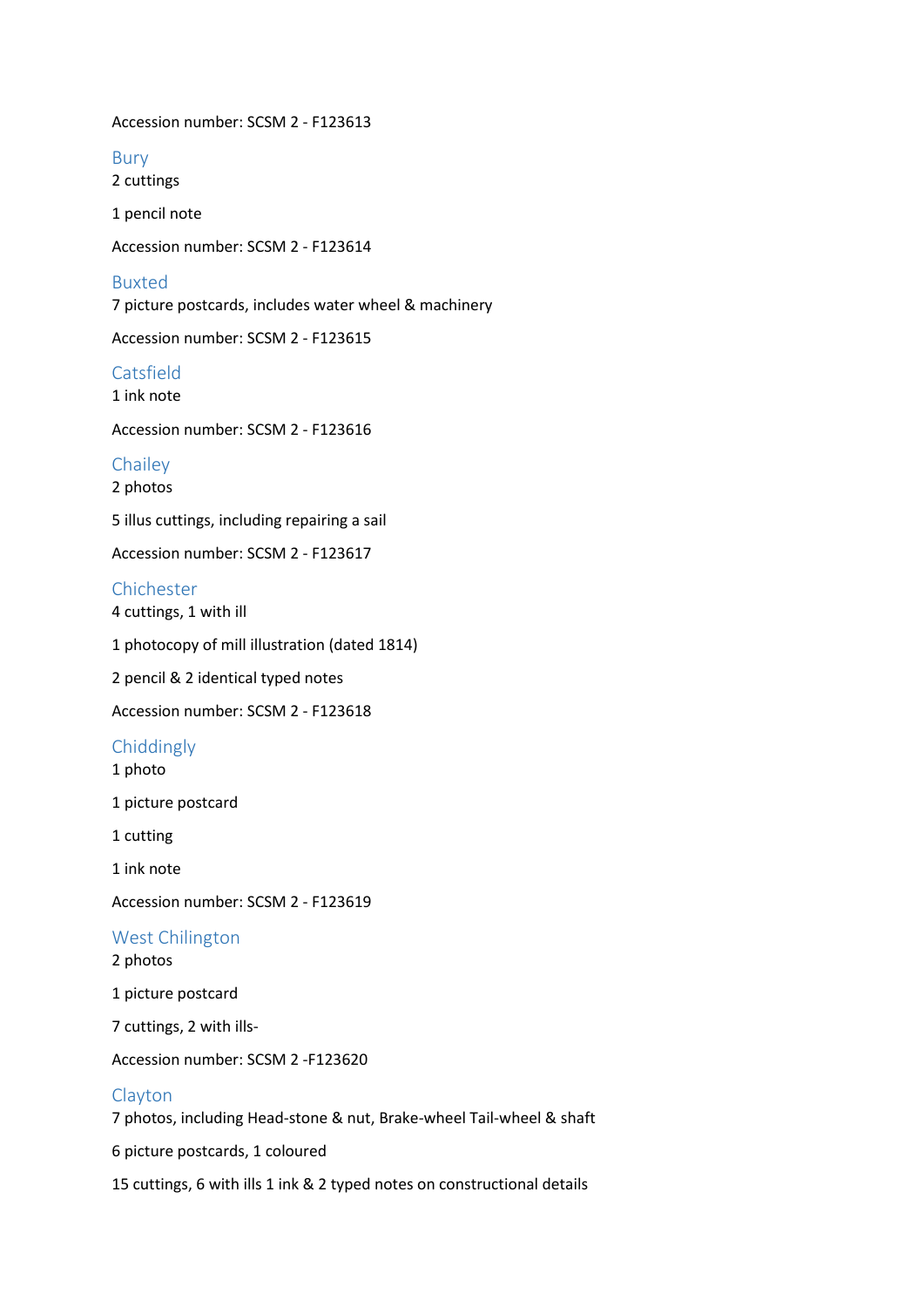1 leaflet "Save Jack and Jill" 1978- Accession number: SCSM 2 - F123621 Clymping 2 photos 5 picture postcards 9 cuttings, mainly on preservation, (2 with ills, 1 in colour) 1 pencil note Accession number: SCSM 2 - F123622 Cocking Mill 1 cutting with ill Accession number: SCSM 3 - F123623 Coolham 2 picture postcards (1 coloured), including D W Muggeridge holding springs 3 cuttings, 1 with ill Accession number: SCSM 3 - F123624 Cowbeech 1 photo Accession number: SCSM 3 - F123625 Crawley: Ifield Mill 11 cuttings, 3 with ills, reports include restoration - Accession number: SCSM 3 -F123626 Crowborough 11 picture postcards 2 cuttings with ills 1 pencil note 1 card of addresses of Sussex blacksmiths, including Jarvis Brook & Mr Fenner's forge c1954 Accession number: SCSM 3 - F123627 **Cuckfield** 1 picture postcard 1 pencil note Accession number: SCSM 3 - F123628 Dallington 3 photos Accession number: SCSM 3 - F123629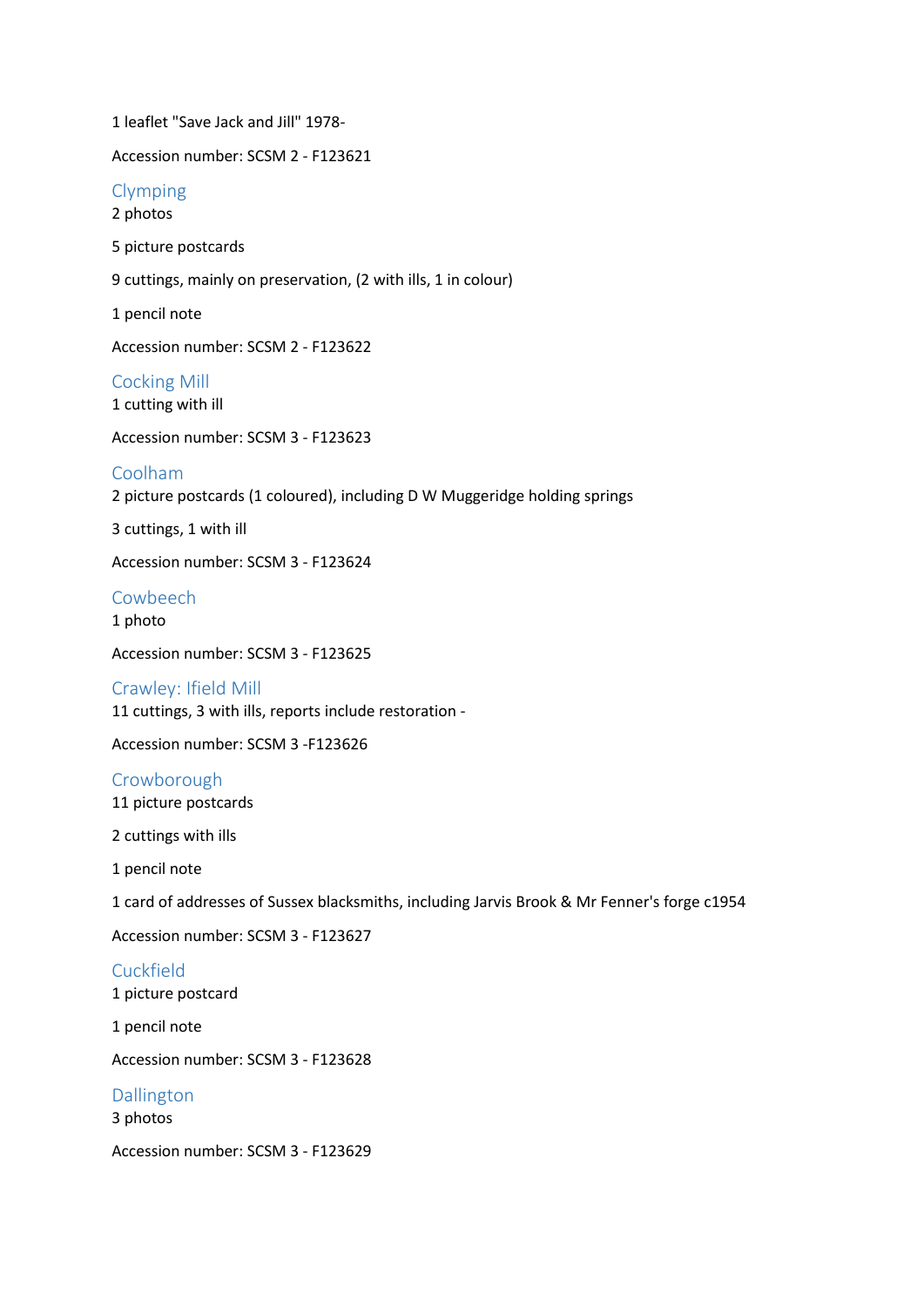## Durrington?

1 pencil note headed "Derrington [?Durrington]" Accession number: SCSM 3 - F123630 Dicker 3 photos 5 pencil notes Accession number: SCSM 3 - F123631 Ditchling 1 photo of de Little's 6-sail mill 1 watercolour print of Oldland Post Mill Accession number: SCSM 3 - F123632 Duncton 1 picture postcard of machinery 7 cuttings, 1 with colour ill 1 pencil note Accession number: SCSM 3 - F123633 Earnley 7 photos, (6 in colour) including the Big Wheel 2 picture postcards 1 photocopy ill 1 ink, 1 pencil and 2 typed notes on constructional details 1 itemised survey for Earnley Mill: See also Sussex oversize boxfile Accession number: SCSM 3 - F123634 Eastbourne 1 photo of book illustration 1 cutting Accession number: SCSM 3 - F123635 Eastbourne: Ocklynge Mill 2 photos, 1 of machinery in ruins Accession number: SCSM 3 - F123636 East Grinstead 1 ink & 1 pencil note

Accession number: SCSM 3 - F123637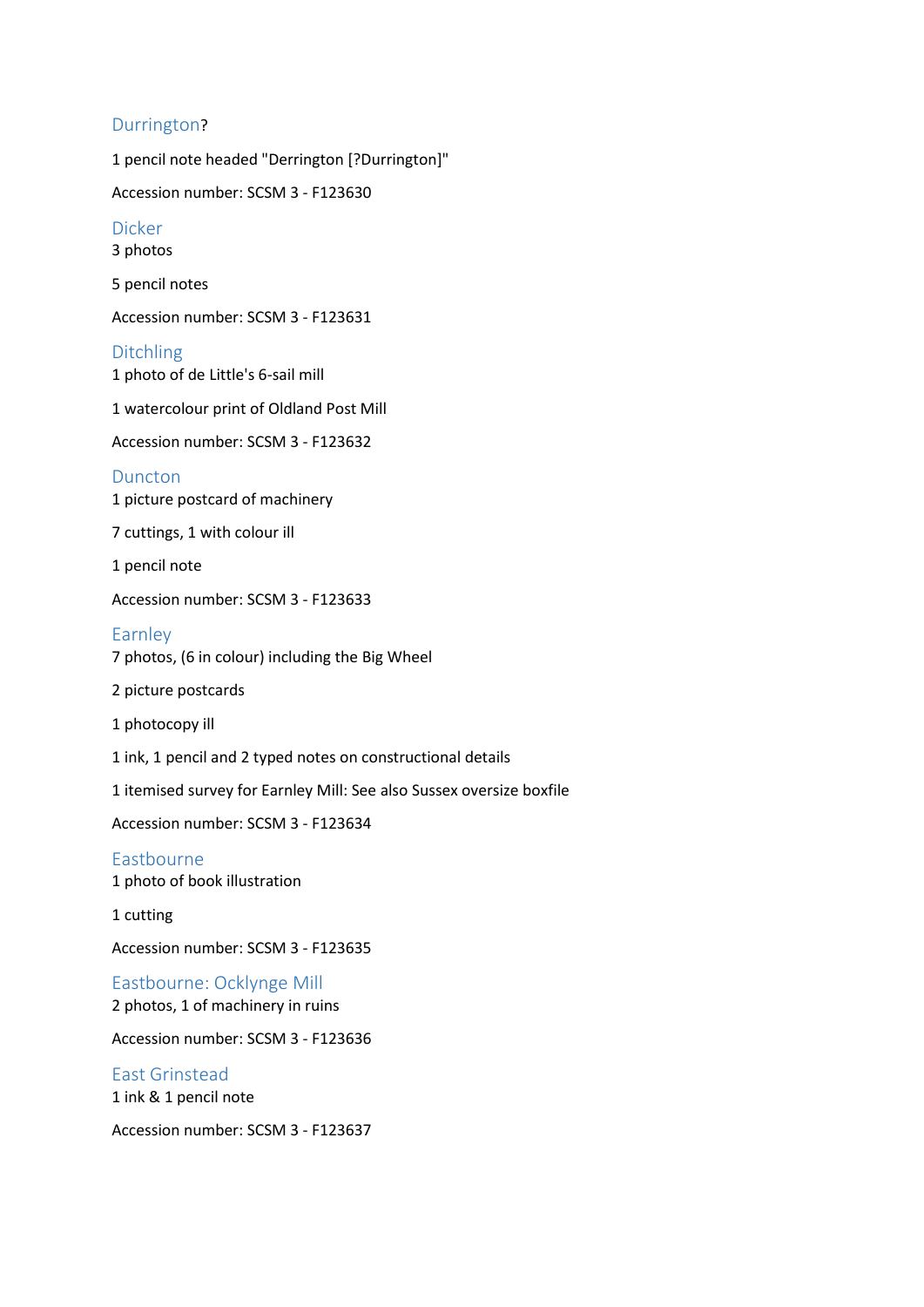Ebernoe 1 cutting with ill

Accession number: SCSM 3 - F123638

Etchingham: Bugsell Mill 1 ink & 1 pencil note

2 bills from Thomas Russell, Bugsell Mill (both dated 1919)

5 receipts from Thomas Russell, Bugsell Mill (all dated 1920)

Accession number: SCSM 3 - F123639

#### Felpham

5 photos

1 cutting

4 letters from L Fleming

4 pencil notes

Accession number: SCSM 3 - F123640

Fernhurst: Lowder Mill & Cooksbridge Mill

2 picture postcards

Accession number: SCSM 3 - F123641

Ferring

1 picture postcard of Miller's Tomb

Accession number: SCSM 3 - F123642

#### Fishbourne

4 picture postcards, 2 of Fresh Mill machinery

3 cuttings, 2 with ills (1 in colour)

1 photocopy cutting (dated 1858)

1 ink & 1 typed note

Accession number: SCSM 3 - F123643

#### Fittleworth

5 picture postcards, 3 coloured of which 2 are identical

4 cuttings, 1 with ills

2 pencil notes: See also sale catalogue "Outlying Portions of the Stopham Estate 1911"

Accession number: SCSM 3 - F123644

## Fletchling

2 photos, 1 of water wheel

10 picture postcards, including water wheels of Sheffield Mill & Shortbridge Mill

2 cuttings, 1 with ill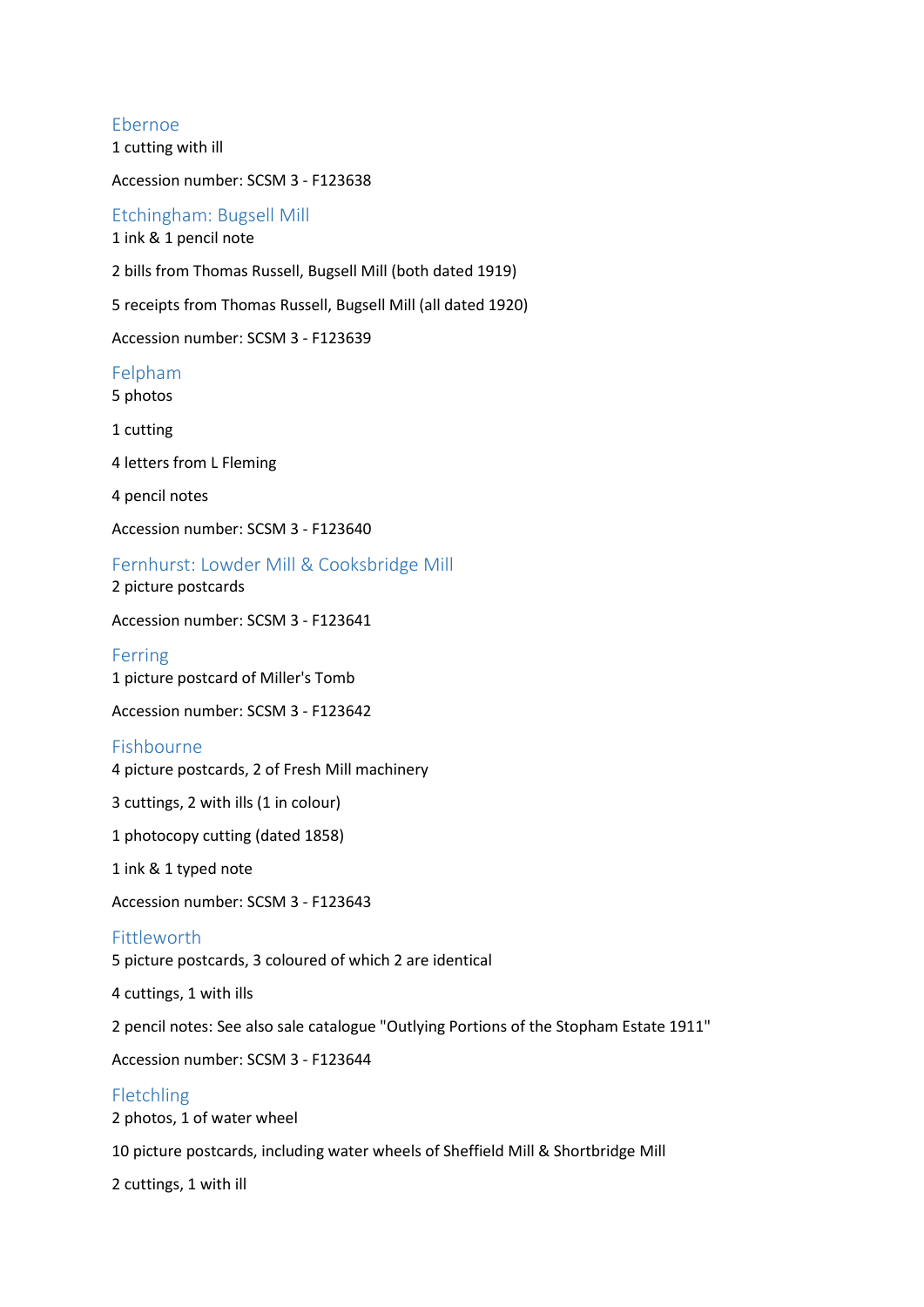2 pencil notes

2 typed copies of a valuation of Fletchling Water Corn Mill 1873

Accession number: SCSM 4 - F123645

## Flimwell

1 photo

1 pencil note on the "murderer's engine"

Accession number: SCSM 4 - F123646

#### Forest Row

2 picture postcards, 1 of machinery in Brambletye Mill

1 cutting

1 pencil note

Accession number: SCSM 4 - F123647

#### Frant: Benhall Mill

5 photos, including internal machinery & water wheel sockets

1 cutting

3 pencil notes, mostly on mill condition

Accession number: SCSM 4 - F123648

Friston

7 photos

2 picture postcards, 1 of machinery

Accession number: SCSM 4 - F123649

#### Framfield: Springfield Mill, Blackboys Mill,Tickerage Mill, Upton's Mill

5 photos, including sails of Blackboys Mill, 3 picture postcards, including water wheel of Upton's Mill, 2 cuttings with ills 1 ink & 1 pencil note

Accession number: SCSM 4 - F123650

#### Funtington: Ratham Mill, Northbrook Mill

#### 1 photo

3 picture postcards, including overshoot water wheel of Ratham Mill

1 cutting

1 ink & 3 pencil notes, 1 in smaller envelope

Accession number: SCSM 4 - F123651

#### Funtington: West Ashling Mill

#### 2 photos

1 picture postcard

9 cuttings, 6 with ills: See also "Miller" 2 May 1881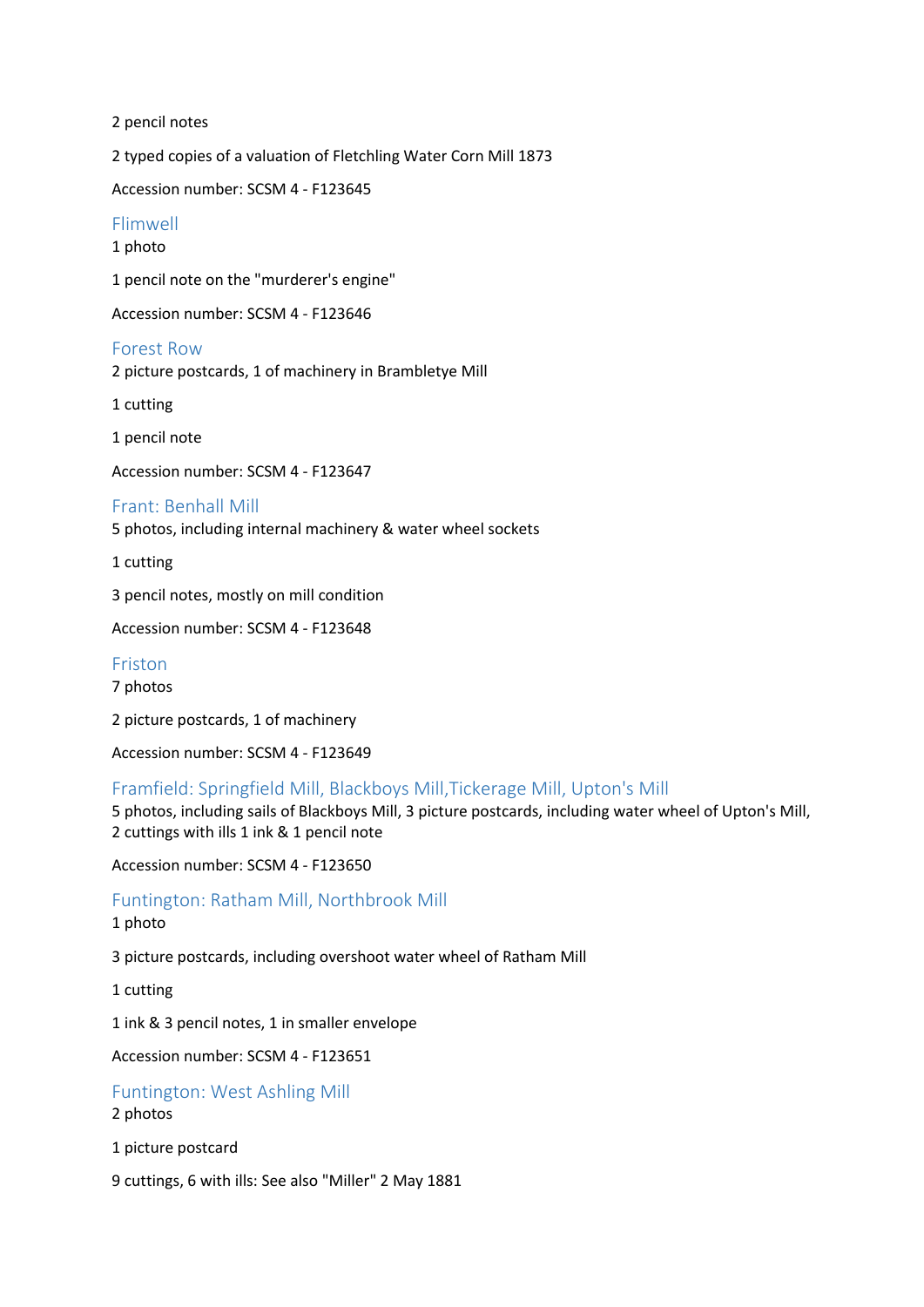#### Accession number: SCSM 4 - F123652

Goring: Olliver's Tomb 1 cutting with ill

Accession number: SCSM 4 - F123653

Guestling 1 picture postcard

1 pencil note

Accession number: SCSM 4 - F123654

#### Hailsham: Hamlin's Mill, Michelham Priory Mill, Harebeating Mill

9 photos, 1 in colour of Michelham Priory's water wheel, 3 picture postcards of Harebeating Mill's decay 3 cuttings, 1 with ills and an account of a fire at Hamlin's Mill, 1 museum leaflet for Michelham Priory

Accession number: SCSM 4 - F123655

#### Halnaker

3 photos

2 picture postcards

16 cuttings (7 with ills), with reports of restoration

Accession number: SCSM 4 - F123656

Hardham 1 picture postcard

2 cuttings

Accession number: SCSM 4 - F123657

Hartfield: Newbridge Mill

1 picture postcard

1 ink & 1 pencil note

Accession number: SCSM 4 - F123658

**Harting** 1 pencil note

Accession number: SCSM 4 - F123659

Hastings: West Hill Mill & Baldslow Mill 4 photos, including ruins

2 cuttings, with ills

1 letter from the deputy librarian, Hastings

1 typed & 2 pencil notes: contents exclude Silverhill Mill

Accession number: SCSM 4 - F123660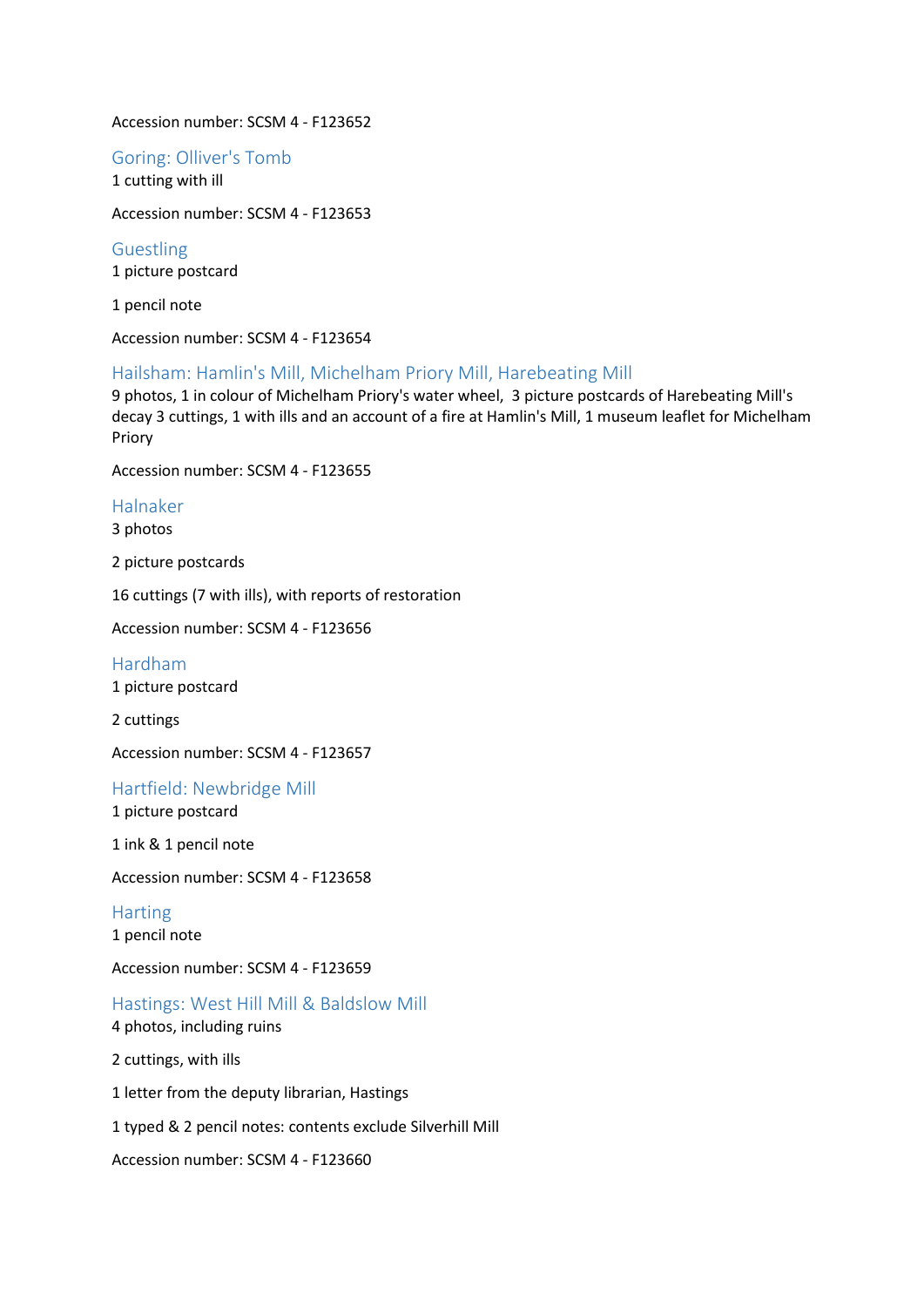## Haywards Heath: Bridgers Mill

1 pencil note

1 pamphlet "Jenner & Higgs Ltd, centenary year 1856-1956", containing an account of the mills history

Accession number: SCSM 4 - F123661

#### Heathfield

3 photos, 1 in colour of the windshaft remains

3 picture postcards

4 cuttings, 1 with ills 2 pencil notes

Accession number: SCSM 4 - F123662

#### **Hellingly**

2 photos

5 picture postcards, including the water courses of Hellingly Mill & Horsebridge Mill, also interior of Hellingly Mill

2 cuttings

2 pencil notes

Accession number: SCSM 4 - F123663

#### Henfield: Shermanbury Mill & Woods Mill

5 photos, including 3 of internal machinery

6 picture postcards, including the water wheel and machinery of Shermanbury Mill

10 cuttings, 5 with ills

1 typed note

1 nature reserve leaflet on Woods Mill

Accession number: SCSM 4 - F123664

#### Heyshott: Bex Mill

3 picture postcards, 1 of the crown wheel inside Bex Mill

3 cuttings, 1 with ill

Accession number: SCSM 4 - F123665

## Horsham and district

3 picture postcards, 1 coloured

12 cuttings, 2 with ills

1 typed notes

Accession number: SCSM 5 - F123666

Horsted Keynes 2 picture postcards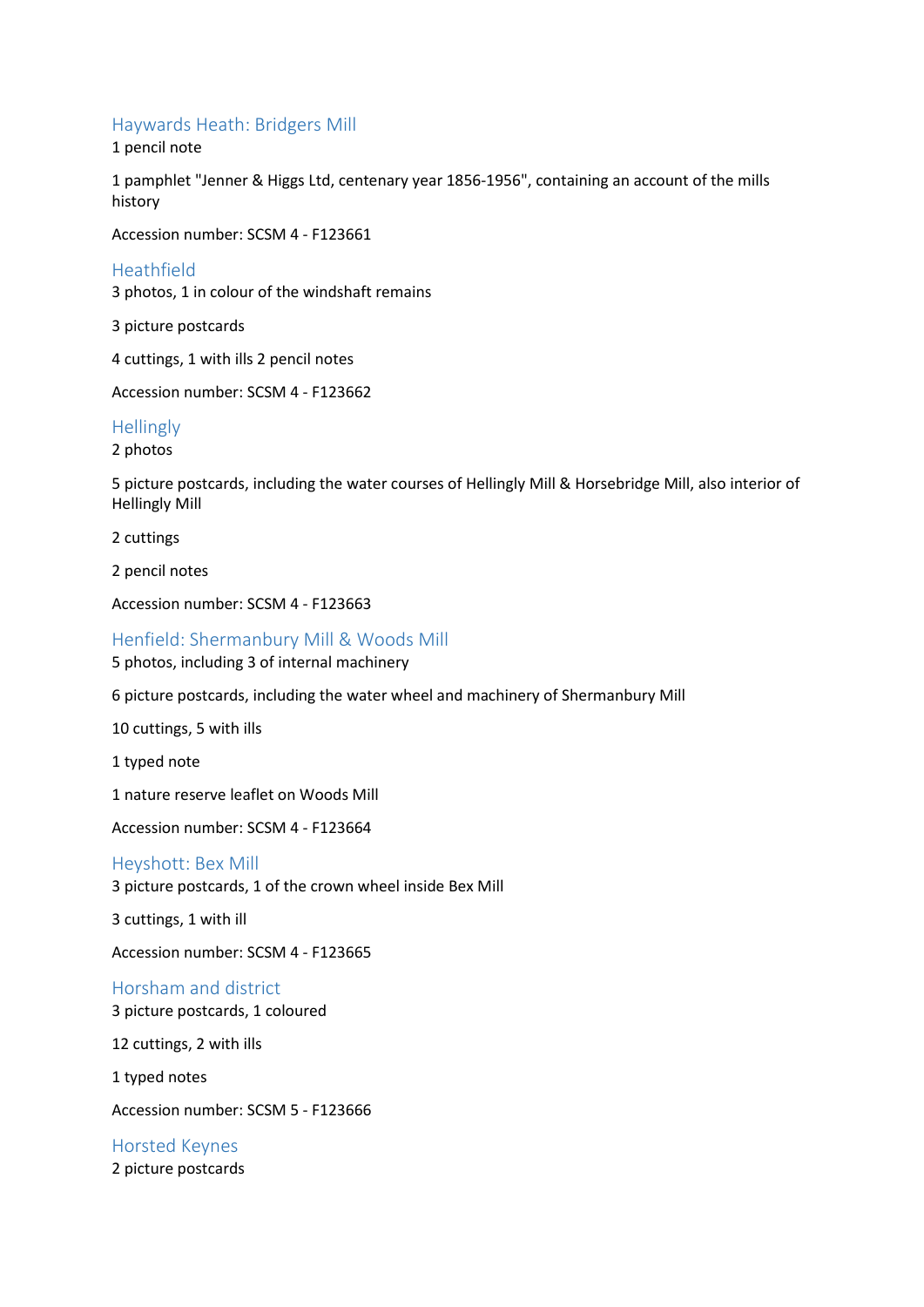2 cuttings with ills, 1 of water wheel 1ink & 1 pencil note Accession number: SCSM 5 - F123667 Hunston 1 photo 7 cuttings, 3 with ills (some in colour) 1 letter from E A Hodson Accession number: SCSM 5 - F123668 Horstmonceux (Herstmonceux): Windmill Hill Mill 2 picture postcards of internal machinery Accession number: SCSM 5 -F123669 Hurstpierpoint: Cobb's Mill & Ruckford Mill 3 picture postcards 5 cuttings , 2 with ills (1 in colour of Cobb's Mill water wheel) Accession number: SCSM 5 - F123670 Icklesham: Hogg Mill 5 photos, 1 in colour

2 cuttings with ills

Accession number: SCSM 5 - F123671

Iden

1 photo

Accession number: SCSM 5 - F123672

Iping 1 photo

2 cuttings, 1 with ill

1 pencil note

Accession number: SCSM 5 - F123673

Isfield 1 picture postcard

3 cuttings, 1 with ill

1 copy of the "Register of Electors, Isfield Parish" April 1905

Accession number: SCSM 5 - F123674

Jolesfield

2 picture postcards

6 cuttings, 5 with ills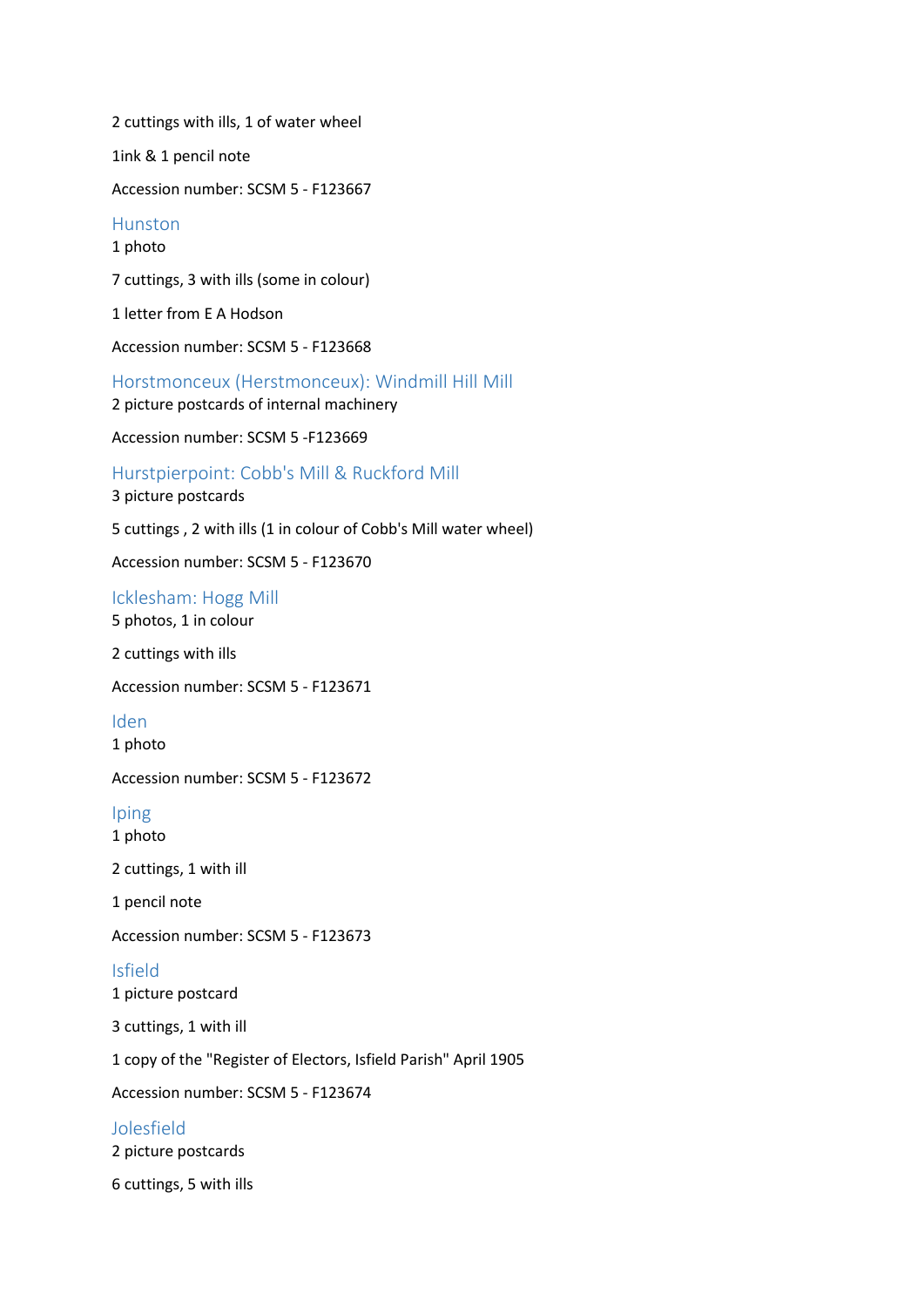Accession number: SCSM 5 - F123675

Keymer: Oldland Mill 1 photo

2 picture postcards of internal machinery 1 print of a painting of Oldland Mill 5 cuttings, 2 with ills 1 ink note 1 copy of an appeal leaflet for Oldland Mill Accession number: SCSM 5 - F123676 West Lavington: Coster's Mill

4 picture postcards, 3 of the internal machinery

1 pencil note

Accession number: SCSM 5 - F123677

Lewes: Shelley's [Prison] Mill & Malling Mill 5 photos, 2 identical

1 picture postcard

4 ink & 2 pencil notes

Accession number: SCSM 5 - F123678

Kingston [Lewes]: Ashcombe Mill 4 photos, 2 identical, of the 6-sail mill

3 picture postcards, 2 coloured

1 cutting with ill

2 ink & 1 pencil note

Accession number: SCSM 5 - F123679

Linchmere: Shottermill 4 picture postcards, including 3 of internal machinery

Accession number: SCSM 5 - F123680

Lindfield: Dean's Mill

3 cuttings, 2 with ills

1 illustrated copy of the "Dean's Water Mill price list of compost-grown cereals and flour": See also "Jenner & Higgs" pamphlet in "Haywards Heath: Bridgers Mill" envelope (SCSM 4.17)

Accession number: SCSM 5 - F123681

## Lindfield: Cockhaise Mill & Freshfield Mill

6 picture postcards, including water wheel of Freshfield Mill and internal machinery of Cockhaise Mill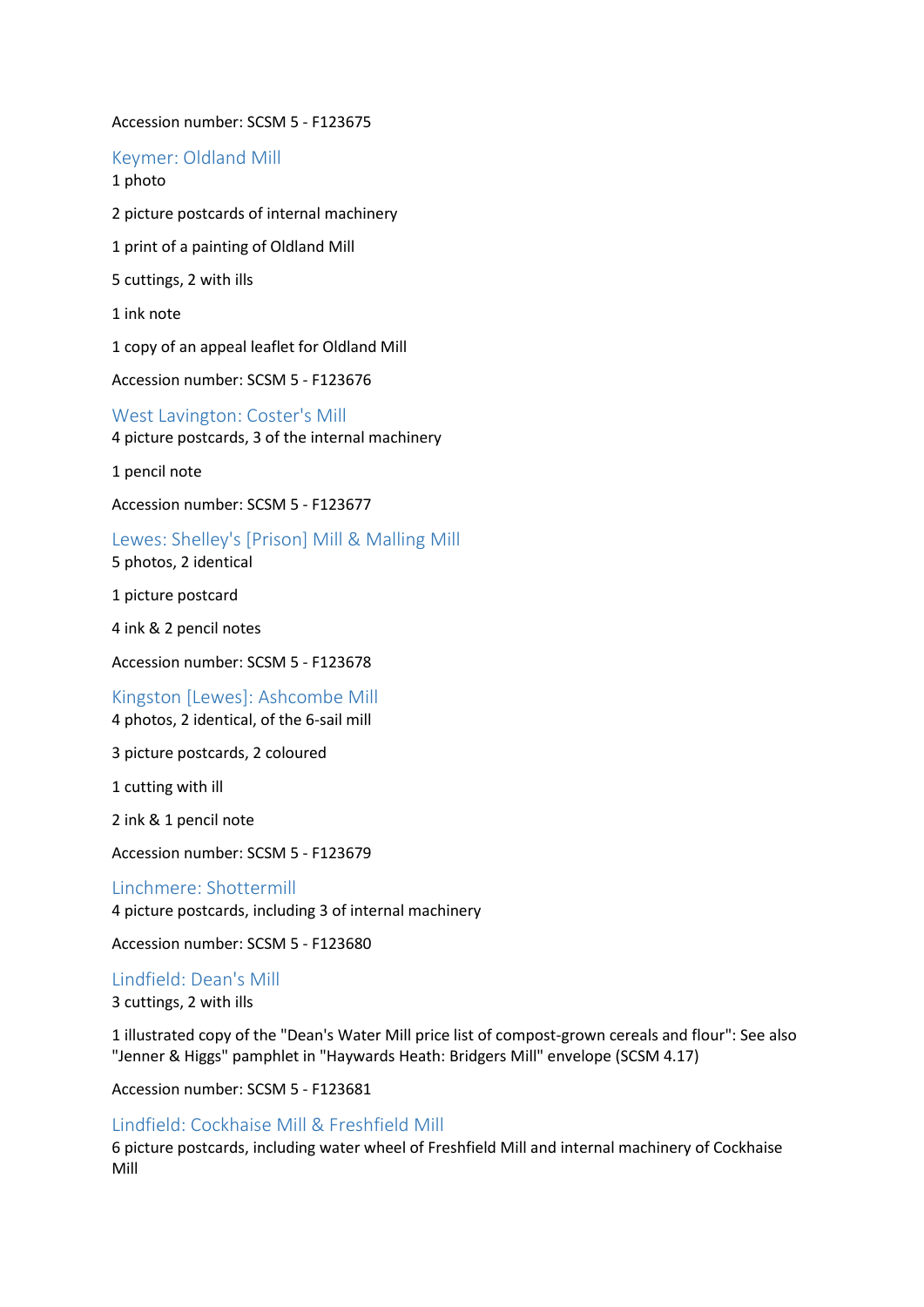Accession number: SCSM 5 - F123682

Littlehampton

2 photos

14 picture postcards (5 coloured) of various aspects of the Littlehampton wind mill

3 cuttings with ill

2 letters from J White & Son (Photographers)

1 pencil note

Accession number: SCSM 5 - F123683

Lodsworth 1 cutting, with ill, reporting a fire in 1965

Accession number: SCSM 5 - F123684

Lowfield Heath 1 cutting, with ills

Accession number: SCSM 5 - F123685

Loxwood: Brewhurst Mill 2 picture postcards, showing details of water wheel

Accession number: SCSM 5 - F123686

#### Lurgashall

1 photo

4 picture postcards, including details of water wheel & machinery

2 cuttings

1 pencil note

Accession number: SCSM 5 - F123687

## Maresfield

4 pencil notes

Accession number: SCSM 6 - F123688

**Markcross** 2 picture postcards, coloured & identical

1 cutting

1 ink note

Accession number: SCSM 6 - F123689

## Mayfield: Argos Hill Mill

9 photos, including details of the Tail Tree and internal machinery

2 identical picture postcards

1 print of a watercolour of the mill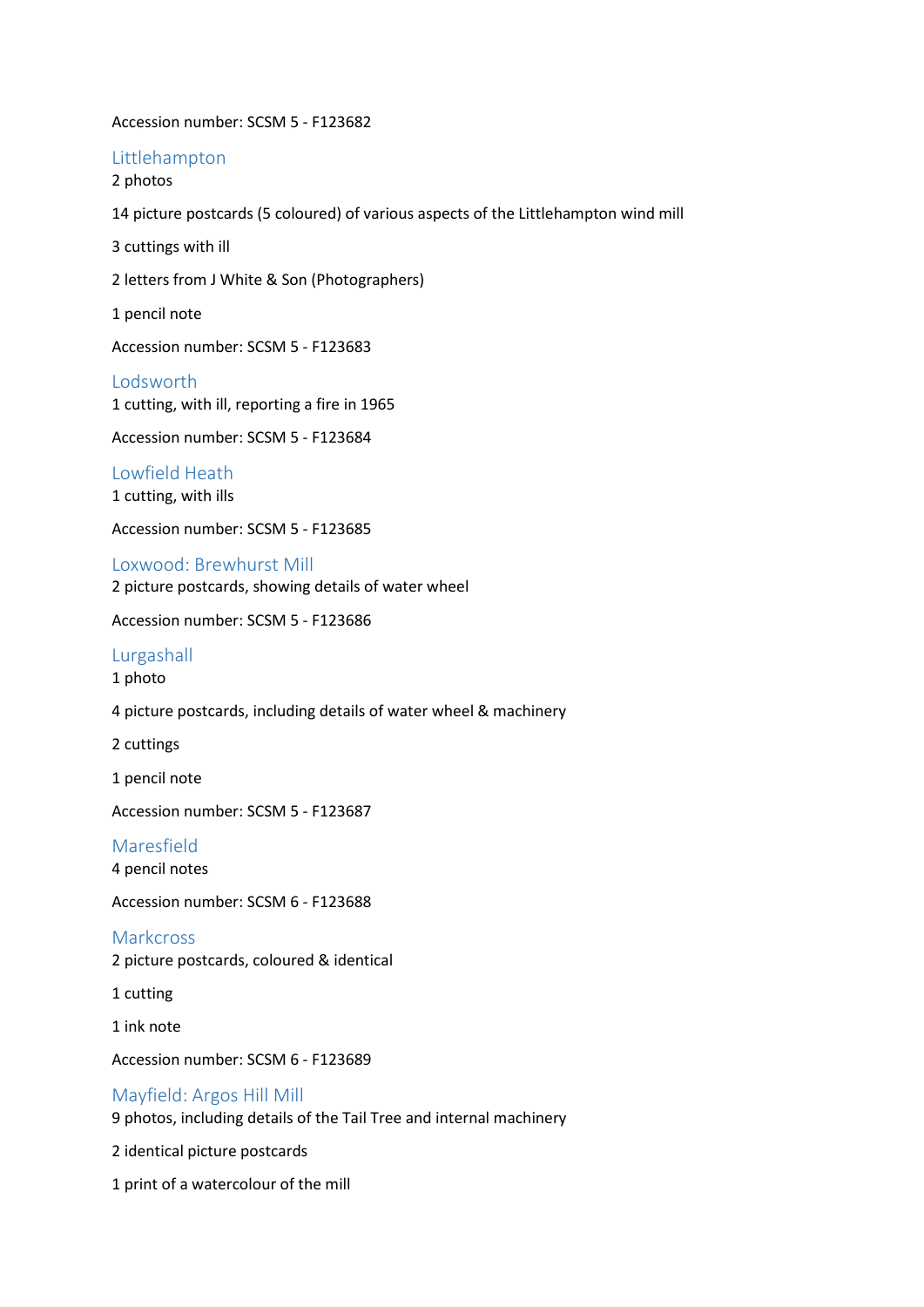1 cutting with ill

1 ink note

1 information leaflet on the nearly restored mill (dated 1970)

Accession number: SCSM 6 - F123690

## Mayfield: Huggett's Furnace Mill & Mousehall Mill

4 photos, including water wheel & auxiliary engine of Huggett's Furnace Mill

1 picture postcard

1 cutting with ills

2 ink & 1 pencil note

Accession number: SCSM 6 - F123691

#### Midhurst: North Mill

4 picture postcards, 1 coloured

4 cuttings, 2 with ills including internal machinery

2 ink and 1 pencil note

Accession number: SCSM 6 - F123692

Northchapel: Shillinglee Park Mill 1 picture postcard 1 cutting with ill

Accession number: SCSM 6 - F123693

#### Northiam

1 letter from Nellie Pengoe [sic]

2 ink, 1 typed and 2 pencil notes

Accession number: SCSM 6 - F123694

#### Nutbourne

1 picture postcard

2 cuttings, 1 with ill

Accession number: SCSM 6 - F123695

## Nutley

3 photos

2 picture postcards, 1 in colour

5 cuttings, 3 with ills

1 "Nutley Windmill Restoration appeal" leaflet

2 identical "Nutley Windmill needs your help" posters

3 information leaflets (2 identical) on the restored mill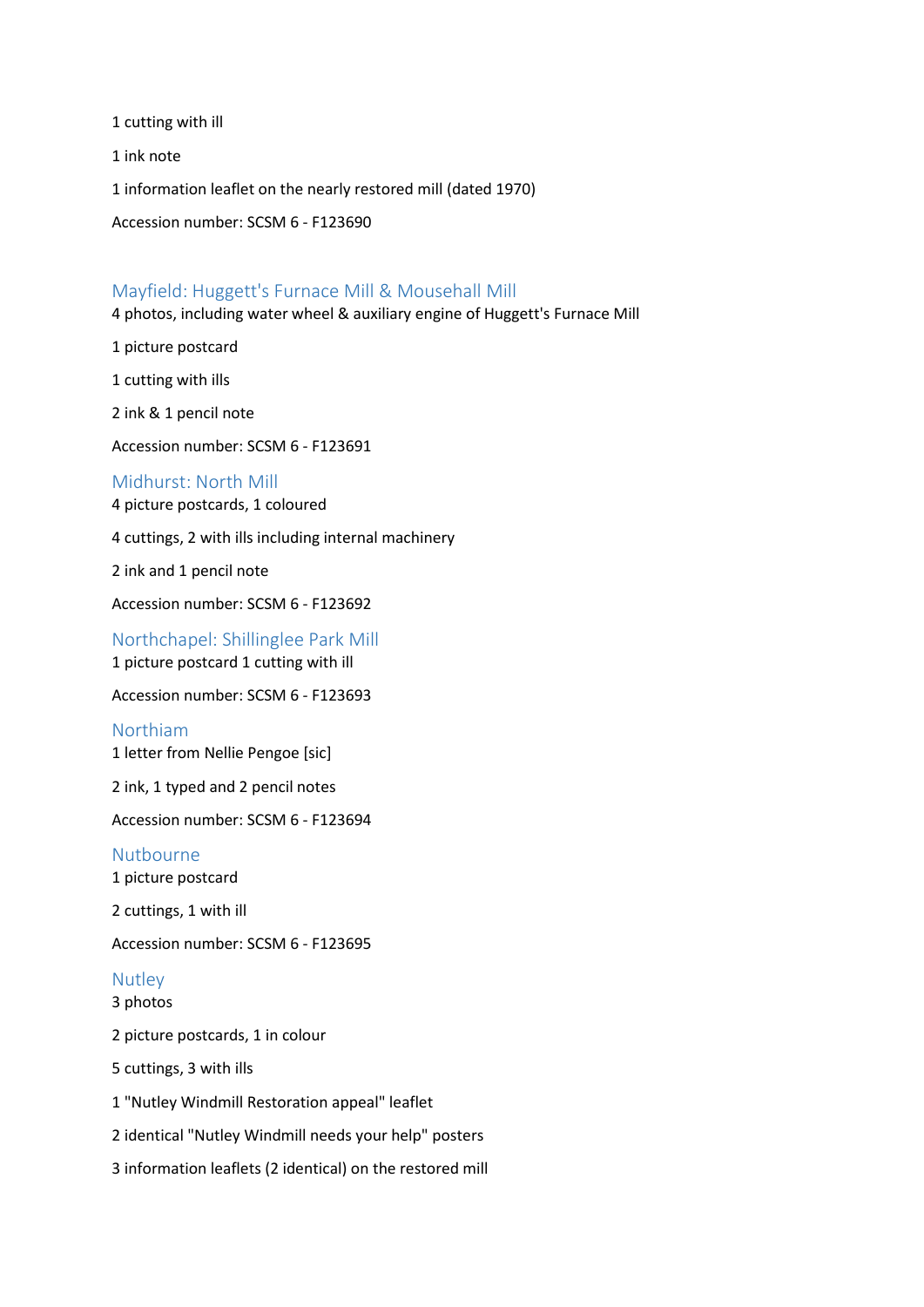#### Accession number: SCSM 6 - F123696

Nyetimber or, Pagham Mill 3 photos

7 picture postcards (3 identical & 1 coloured), including the Brake wheel & Crown wheel

3 cuttings

1 letter from Lindsay Fleming

1 ink & 5 pencil notes, with extensive notes on internal & external details

Accession number: SCSM 6 - F123697

Parham Rackham Mill

2 picture postcards of internal machinery

2 cuttings 1 with ill

Accession number: SCSM 6 - F123698

Partridge Green

1 cutting

Accession number: SCSM 6 - F123699

Peasmarsh 1 ink & 1 pencil note

Accession number: SCSM 6 - F123700

Patcham Mill 1 photo

1 picture postcard

7 cuttings, 4 with ills

Accession number: SCSM 6 - F123701

Petworth: Coultershaw Mill 5 picture postcards, 2 coloured

5 cuttings, 1 with ill of demolition

1 pencil note

Accession number: SCSM 6 - F123702

#### Playden

1 photo

1 picture postcard

1 illustrated greetings card

2 pencil notes

Accession number: SCSM 6 - F123703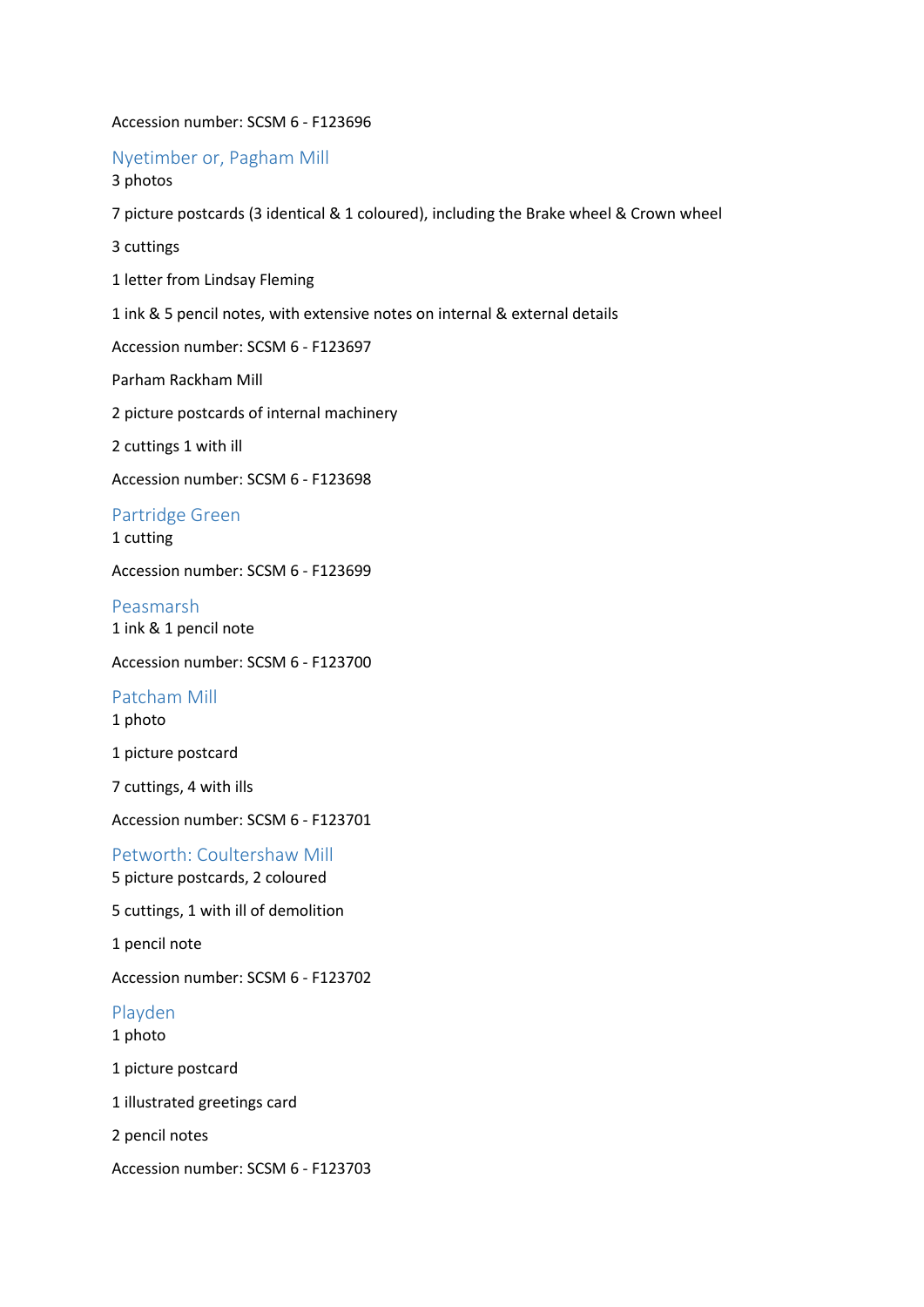## Plumpton

2 colour photos

Accession number: SCSM 6 - F123704

## Polegate

## 6 photos

2 picture postcards, 1 in colour

1 print of a painting of Polegate windmill

11 cuttings (3 with ills), including restoration reports

1 pencil note

3 identical ill leaflets "Polegate Windmill Appeal"

1 leaflet "What's happening to Polegate Windmill?" with an ill restoration timetable

2 different ill information leaflets on the restored mill

1 invitation to the "Official opening of Polegate Windmill 1 July 1967"

1 receipt for a donation to the Polegate Windmill Appeal

Accession number: SCSM 6 - F123705

#### Portslade

1 ink & 1 typed note

Accession number: SCSM 6 - F123706

Poynings 4 photos of internal machinery

Accession number: SCSM 6 - F123707

#### East Preston

2 cuttings with ills, 1 in colour show pub sign of "The Roundstone"

Accession number: SCSM 6 - F123708

Pulborough 2 picture postcards, 1 of sack hoist at Old Place Mill

3 cuttings with ills

Accession number: SCSM 6 - F123709

## Punnetts Town

4 photos

1 picture postcard of Mr Demas Dallaway of Blackdown Mill

1 print of a sketch of the Saw Mill

Accession number: SCSM 6 - F123710

Rackham 1 pencil note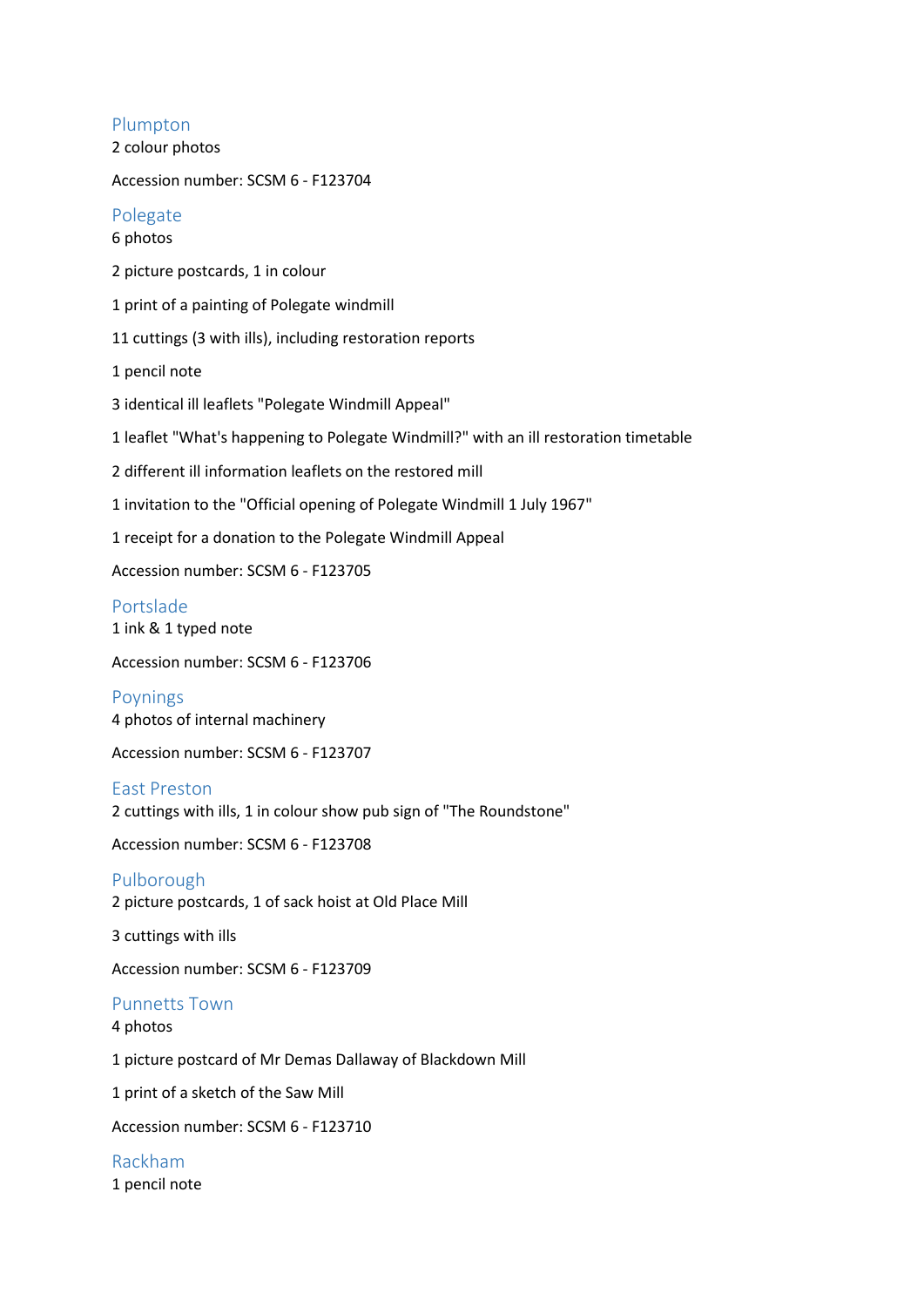Accession number: SCSM 7 - F123711

Ringmer

2 photos

1 cutting with ill of collapse of Ringmer Windmill

Accession number: SCSM 7 - F123712

Robertsbridge

1 cutting

2 ink & 3 pencil notes

Accession number: SCSM 7 - F123713

Rockhill: (Burwash Weald)

3 photos

5 picture postcards, with details of machinery

1 ink note

Accession number: SCSM 7 - F123714

## Rodmell

1 photo

2 picture postcards (identical)

1 pencil note

Accession number: SCSM 7 - F123715

#### Rogate: Terwick Mill

2 photos, of Terwick Mill's carts

8 picture postcards, including water wheel & internal machinery

8 cuttings, 4 with ills including beam scales & machinery

1 pencil note

4 letters from the Ayling bros regarding mill closure & photographs [c1966]

Accession number: SCSM 7 - F123716

Rotherfield: Redgate Mill & Stone Mill 2 picture postcards

1 cutting

1 pencil note

Accession number: SCSM 7 - F123717

Rottingdean

1 photo

4 picture postcards,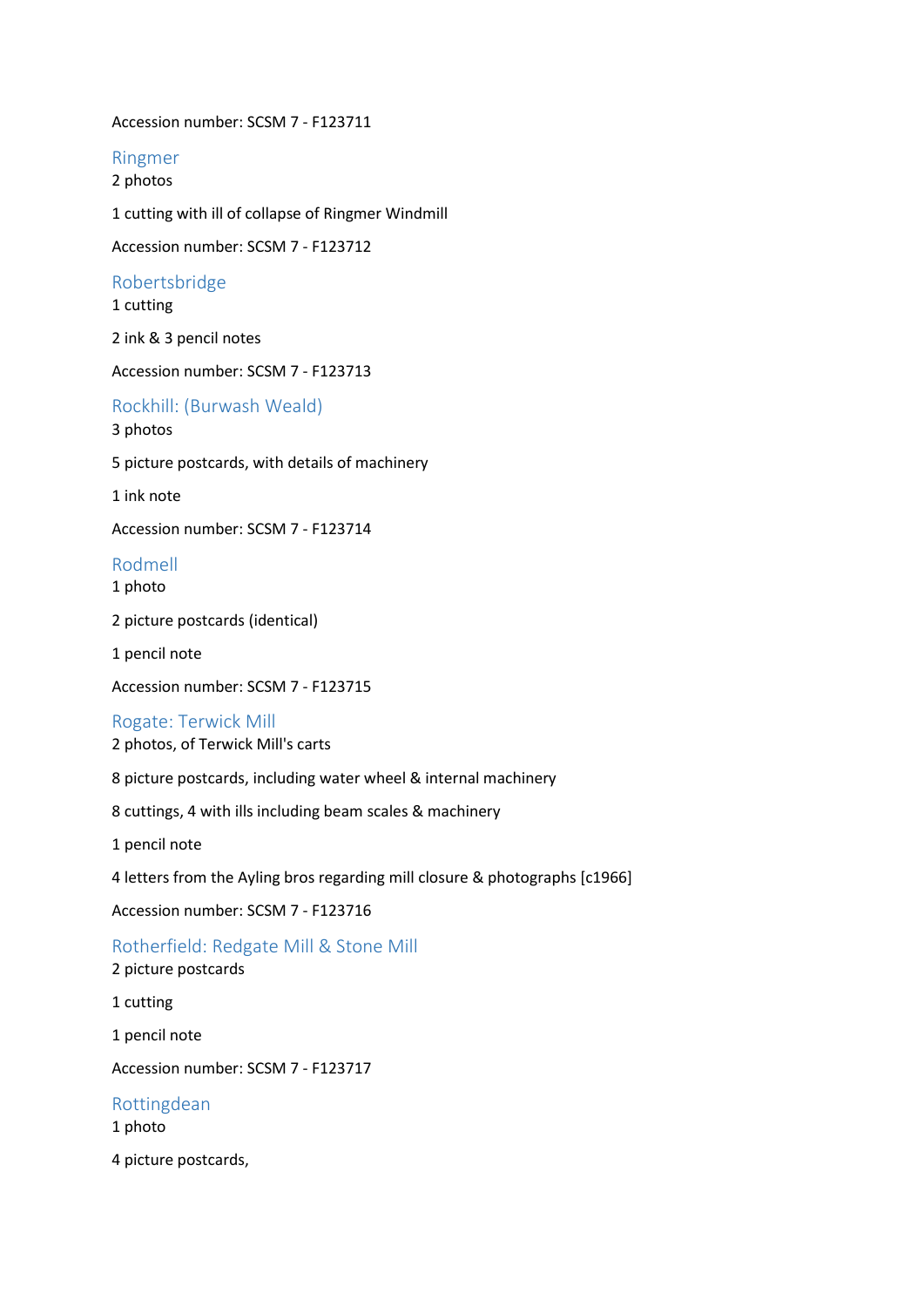1 coloured 1 illustrated greetings card 11 cuttings, 3 with ill, mostly on repair appeals 1 restoration appeal leaflet for Rottingdean Windmill Accession number: SCSM 7 - F123718 Rudgwick 2 picture postcards 2 cuttings Accession number: SCSM 7 - F123719 Runcton 3 photos, 1 of undershot water wheel 1 picture postcard 5 cuttings, one with colour ill Accession number: SCSM 7 - F123720 Rusper

1 cutting

Accession number: SCSM 7 - F123721

Salvington Accession number: SCSM 7 - F123722

#### High Salvington Mill

4 photos, (3 of the internal machinery)

2 identical picture lettercards, each with 6 prints, including the windmill's interior

12 picture postcards, 3 coloured, including 1 of internal machinery

1 photo of a print of Salvington Mill

24 cuttings (10 with ills), mostly reporting restoration attempts

3 typed notes

2 identical copies of an ill pamphlet of "High Salvington Mill [formerly] Old Durrington Mill", including ill of internal machinery

Accession number: SCSM 12 - F123769

High Salvington Mill 2 picture postcards

14 cuttings, 7 with ills (1 in colour), reporting restoration

Accession number: SCSM 12 - F123770

Seaford: Sutton Mill 1 photo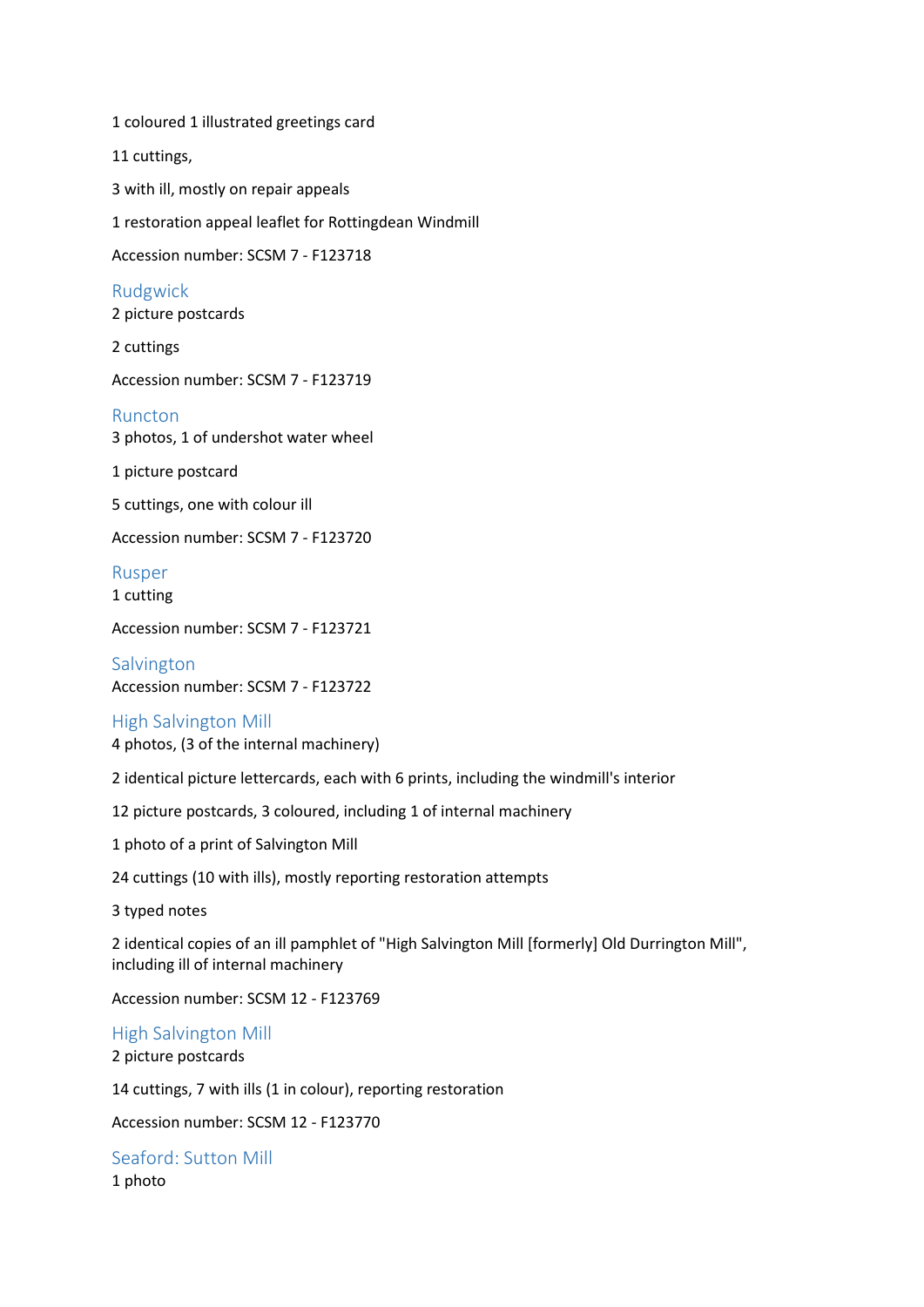Accession number: SCSM 7 - F123723

Sedlescombe

1 photocopy extract from "Kelly" dated 1870

Accession number: SCSM 7 - F123724

Selham: Lodsbridge Mill 2 picture postcards, 1 of water wheel

Accession number: SCSM 7 - F123725

Selsey: Medmerry Mill 7 picture postcards, 3 in colour (2 identical)

7 cuttings, 5 with ills

2 letters, correspondence with Mrs H Smith (1961)

Accession number: SCSM 7 - F123726

#### Selsey Bill

2 cuttings with ills, entitled "Windmills round about Selsey Bill" includes Selsey Mill, Pagham Mill, Nyetimber Mill, Hunston Mill or Kipstone Bank Mill, Dell Quay Mill, Birdham Mill, East Wittering Mill, West Wittering Mill

Accession number: SCSM 7 - F123727

Shipley: Shipley, Belloc's or King's Mill

2 photos of internal machinery

2 picture postcards

1 coloured print

1 colour photo in greetings card

1 photocopy extract from "Kelly" dated 1870

29 cuttings, 13 with ills (3 in colour), mostly report Hilaire Belloc's connection to the windmill & restoration reports

1 letter from F Gregory, dated 1966

3 ill information leaflets on the renovated windmill (2 identical)

1 ill pamphlet on the restored windmill, including history & section plan

Accession number: SCSM 8 - F123728

Sidlesham Tide Mill

6 photos (including 3 negatives)

1 picture postcard

Accession number: SCSM 1 - F123771

Sidlesham Tide Mill 6 cuttings with ills, 1 in colour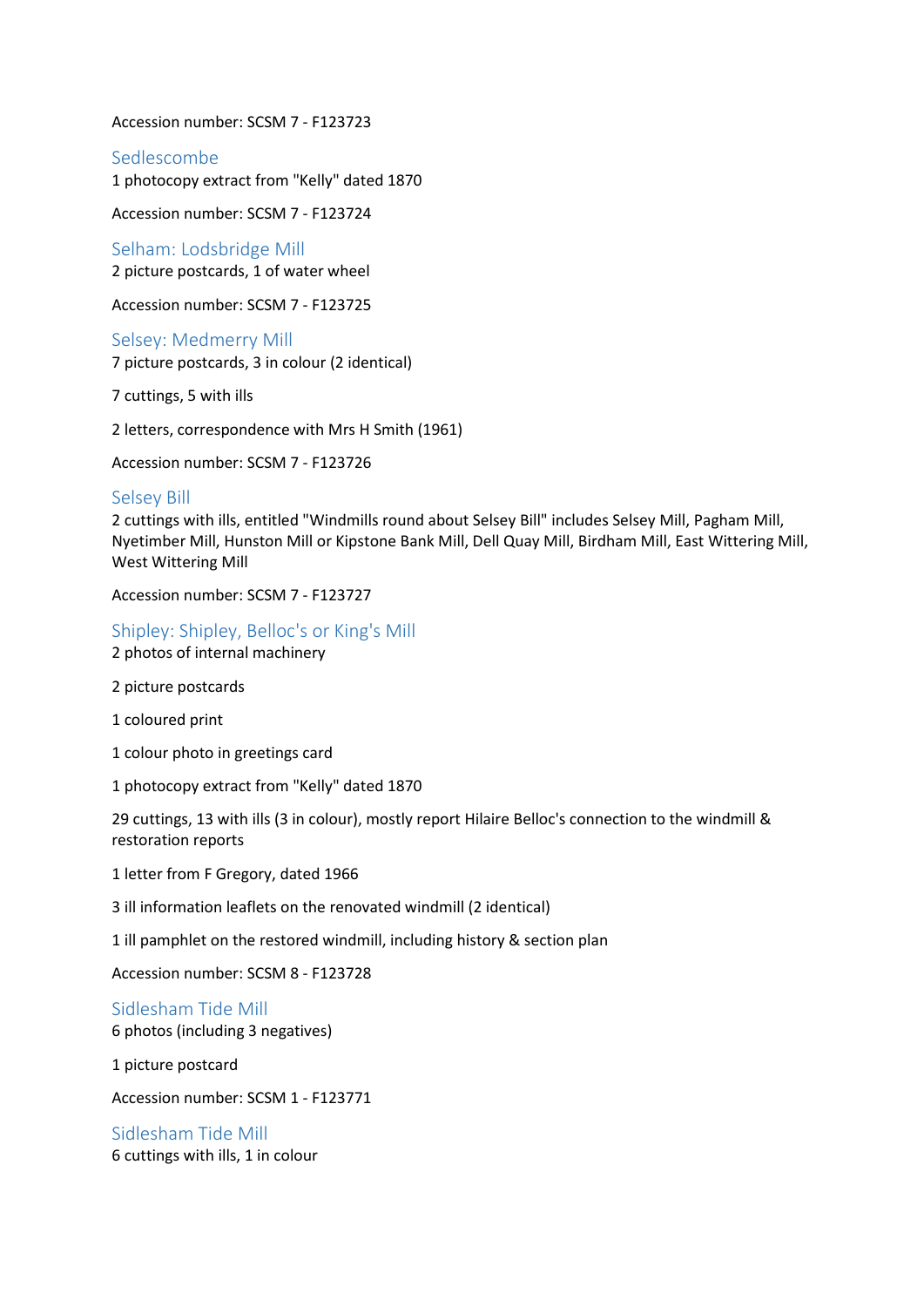1 ink note

1 Certificate for a Registered Postal Packet to Richards [sic], Sidlesham

Accession number: SCSM 1 - F123772

## Sidlesham Tide Mill

2 copies of "Sidlesham Mill" by K M Newbury

1 copy of "A catalogue of the mill machinery" for the auction of Sidlesham Mill, 1906

2 ink & 5 pencil notes

Accession number: SCSM 13 - F123773

#### Silverhill

2 photos, one showing ruined interior

15 cuttings, 4 with ills of Silverhill windmill at St Leonards

Accession number: SCSM 8 - F123729

## Singleton Open Air Museum

2 cuttings, with ills of windpump also a copy of "Hamilton Blumer Antiquarian Booksellers catalogue", with 2 ills of a "Sussex Brickfield Pump"

Accession number: SCSM 9 - F123750

# Slaugham

1 picture postcard,

1 cutting with ill

Accession number: SCSM 8 - F123730

## Southwater: Cripplegate Mill

1 picture postcard of Mr G Turner of Cripplegate Mill

Accession number: SCSM 8 - F123731

#### Steyning: Court Mill

2 photos

1 picture postcard

1 cutting with ill

Accession number: SCSM 8 - F123732

#### **Staplecross**

9 cuttings, 7 with ills, mainly reporting the windmill's due demolition

2 pencil notes

Accession number: SCSM 8 - F123733

## Stone Cross

2 photos

1 picture postcard of cap of Parsonage Mill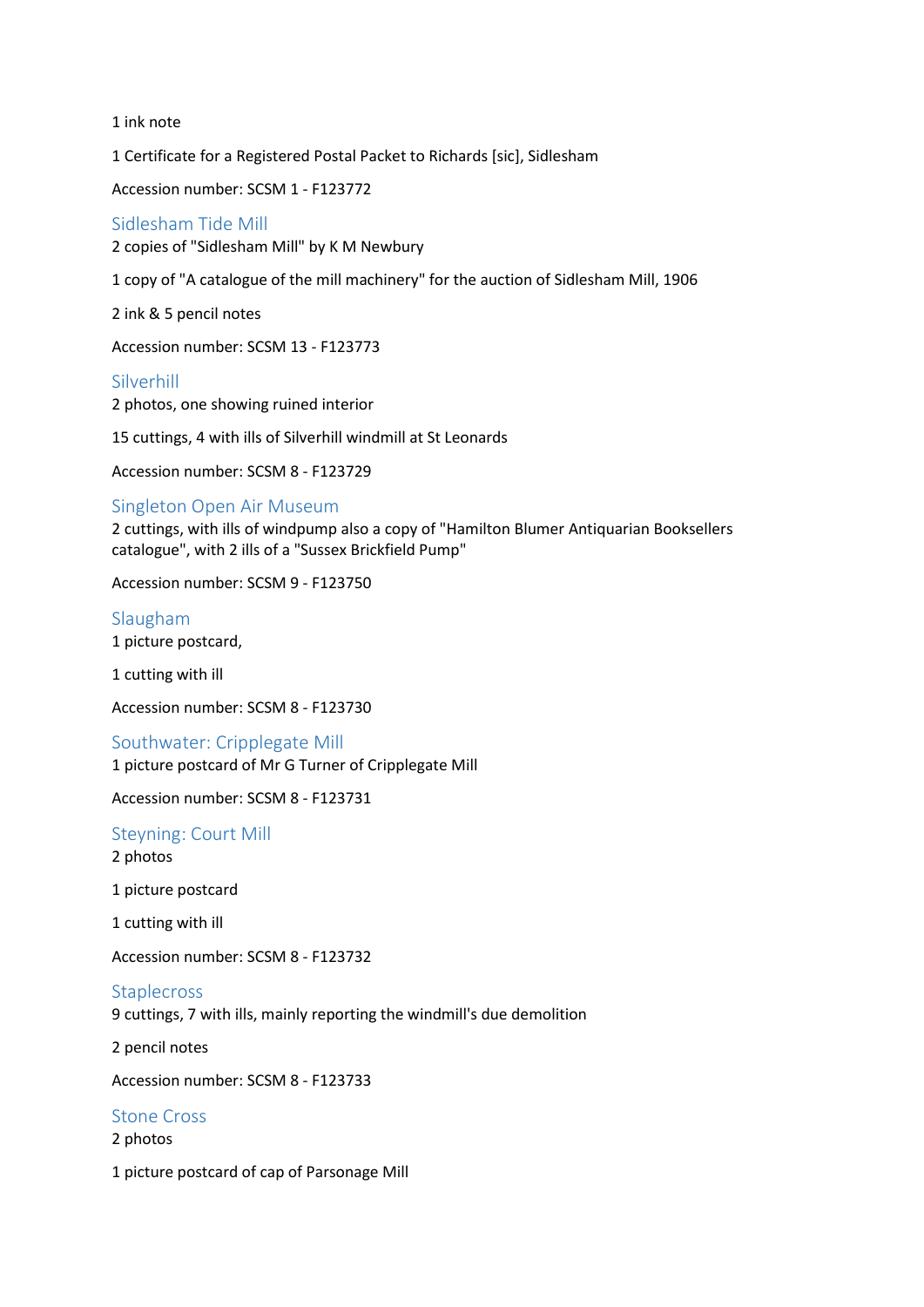1 cutting with ill 1 pencil note

Accession number: SCSM 8 - F123734

#### Storrington

4 picture postcards, 1 coloured, 1 of water wheel

12 cuttings, 2 with ill

Accession number: SCSM 8 - F123735

## **Sullington**

1 photo of machinery

1 picture postcard of machinery

1 brief pencil note

Accession number: SCSM 8 - F123736

Summerhill

4 photos

Accession number: SCSM 8 - F123737

## Telham

2 photos

1 picture postcard

1 photocopy of an advertisement, with ill, for "Wallis's pure bread & flour factory, Telham flour mills, Battle"

1 cutting

Accession number: SCSM 9 - F123738

Three Bridges: Hazlewick Mill

1 photo of water wheel

1 picture postcard of internal machinery

Accession number: SCSM 9 - F123739

#### Ticehurst: Dunster's Mill

2 photos including detail of overshot water wheel

1 picture postcard of crown wheel

2 cuttings 1 ink & 1 typed note

Accession number: SCSM 9 - F123740

## Ticehurst: Witherenden Mill 2 photos

1 letter from B T Batsford Ltd

5 pencil notes

Accession number: SCSM 9 - F123741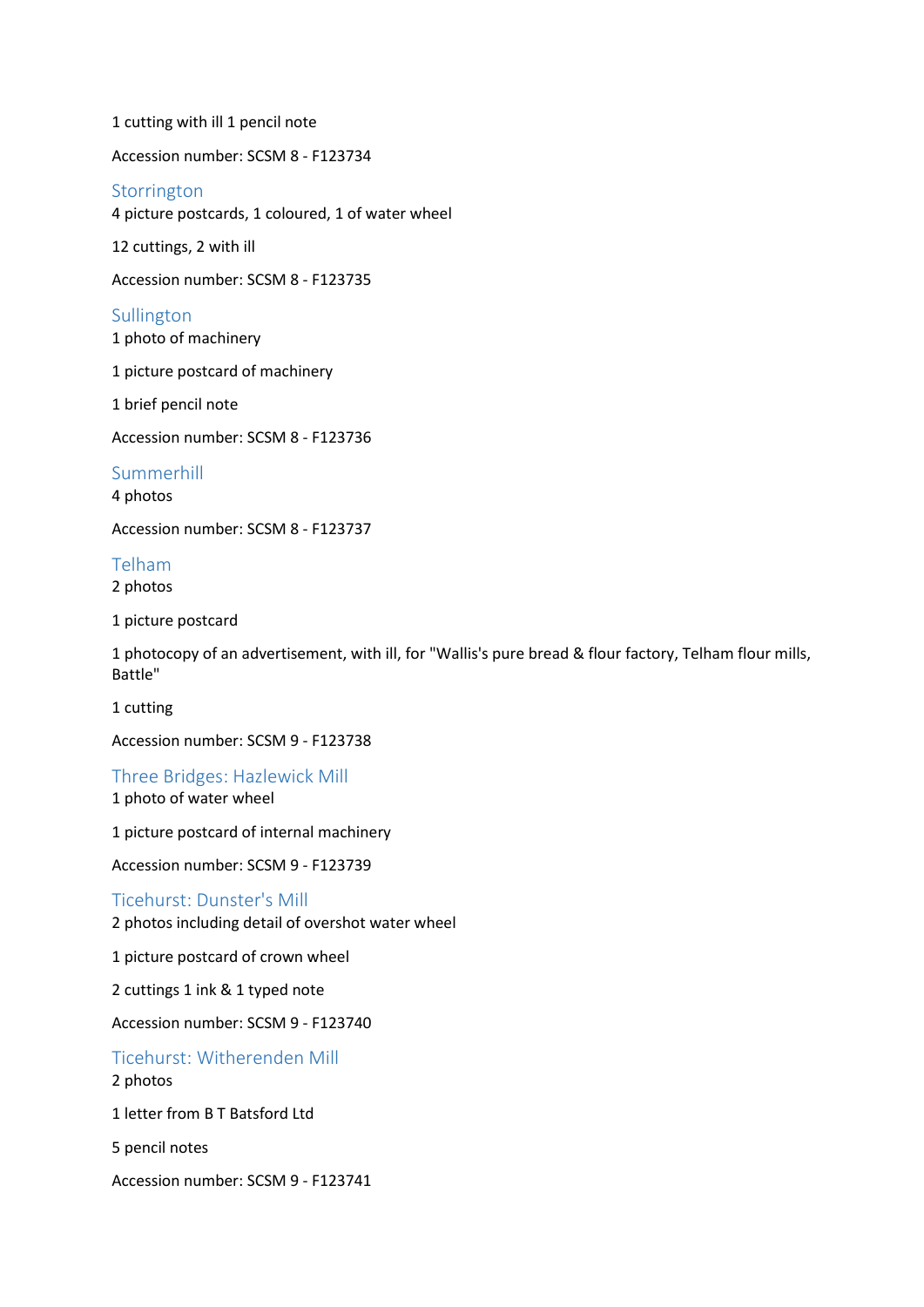#### Twineham

1 photo of a print of "combined water, wind & steam flour mill"

Accession number: SCSM 9 -F123742

## Uckfield

2 picture postcards

3 cuttings with ills

5 pencil notes

Accession number: SCSM 9 - F123743

Udimore 1 picture postcard

Accession number: SCSM 9 - F123744

Wadhurst

1 photo

1 cutting with ill 3 ink & 1 pencil notes

Accession number: SCSM 9 - F123745

Walberton: Avisford or Slindon Mill 3 cuttings, 1 with ill

1 pencil note

Accession number: SCSM 9 - F123746

#### Washington: Rock Mill

5 cuttings with ills

Accession number: SCSM 9 - F123747

Westbourne: Slipper Mill 2 picture postcards

Accession number: SCSM 9 - F123748

Westfield

1 photo

Accession number: SCSM 9 - F123749

Willingdon: Polegate Water Mill, Lower Mill, Wannock Mill 1 photo 2 picture postcards, including water wheel of Lower Mill

Accession number: SCSM 9 - F123751

Wilmington 1 ink note

Accession number: SCSM 9 - F123752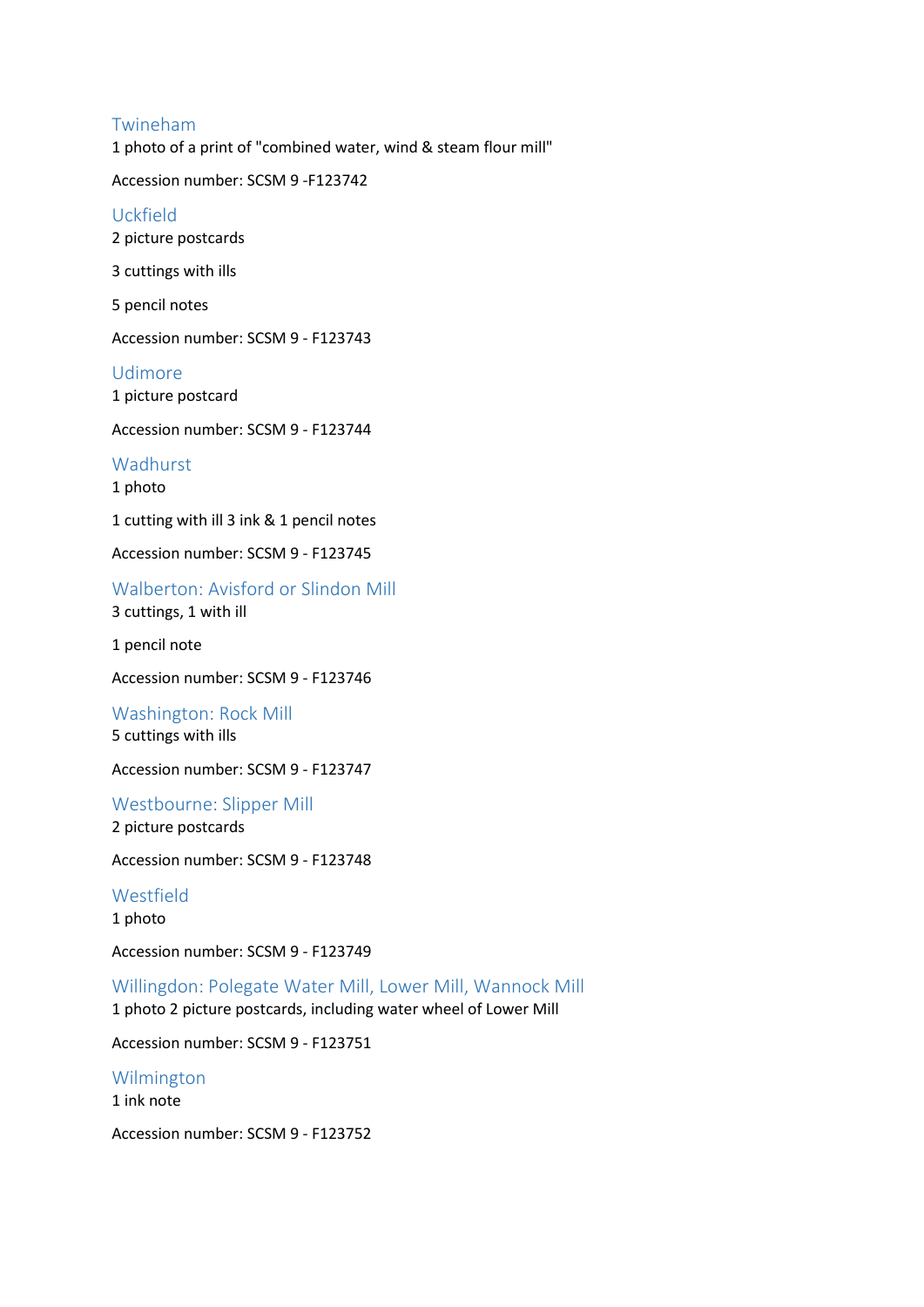## Winchelsea

3 photos

4 picture postcards (1 coloured)

5 cuttings, 4 with ills

1 letter from W M Homan

1 ink note

1 ill pamphlet "Kent & Sussex regional fund" with ill of St Leonard's windmill

Accession number: SCSM 9 - F123753

Wishborough Green

3 photos

1 cutting with ills

Accession number: SCSM 9 - F123754

East Wittering 3 colour photos

1 cutting, account of a fire in 1975

Accession number: SCSM 9 - F123755

Worth: Rowfant Mill, Fen Place Mill & Copthorne Mill

1 picture postcard

1 cutting

1 ink note

Accession number: SCSM 9 - F123756

## General material

Sussex mills general material

1 colour picture postcard of Rottingdean, Salvington, Rye, Mayfield & Selsey windmills

1 picture lettercard of Medmerry Mill (Selsey), Earnley Mill (near Bognor), Salvington Mill (near Worthing), Clayton Mills (near Brighton) & Rye windmill

10 cuttings (2 with ills) including a report of the protection of Nutley, Blackboys & Argos Hill windmills

1 typed note listing some windmills in South West Sussex

Accession number: SCSM 10 - F123757

#### Sussex millwrights

2 identical picture postcards of Medhurst's shop, Lewes, with Boaz Medhurst & water wheel

1 cutting

1 letter from A Ruff on the Medhurst family (dated 1951)

1 ink & 3 pencil notes, the latter listing millwrights from "Kelly 1866"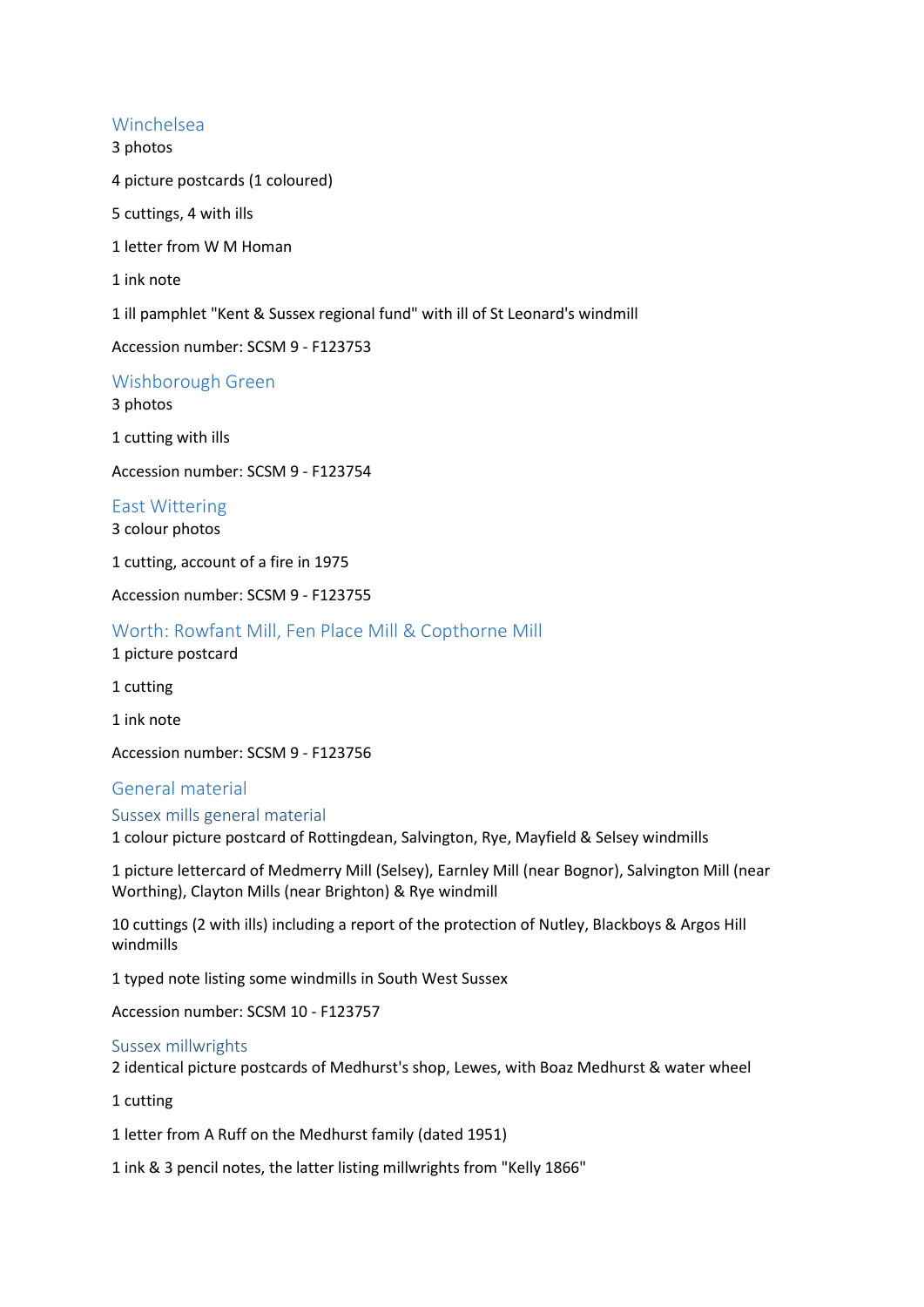Accession number: SCSM 10 - F123758

#### Watermill tour 1963

9 photos of Blackdown House, Terwick Mill, North Mill (Midhurst), Headley Mill (Bordon), Neatham Mill (Alton) & High Mill (Farnham) includes water wheels of Lurgashall & Terwick Mills

1 cutting

1 advertising leaflet for "Denyer's stoneground flour" with ill of Neatham Mill

1 letter of 1963 watermills tour programme

Accession number: SCSM 10 - F123759

#### Sussex paper mills

2 copies of Sussex Notes & Queries, Vol 13, No 8 (Nov 1951), containing "Sussex Paper Mills" by A H Shorter

Accession number: SCSM 10 - F123760

#### Sussex paper mills

2 picture postcards of Patcham Mill (Brighton), Clayton Mills (Brighton), Rottingdean, & High Salvington (Worthing)

Accession number: SCSM 10 - F123761

Windmills repair & restoration 11 cuttings (2 with identical ills)

Accession number: SCSM 10 - F123762

#### Unidentified

3 photos including Rodmill [sic], Eastbourne & Assbury [sic] mill

1 coloured picture postcard of a windmill near Storrington

3 cuttings with ills of mills near Haywards Heath, Battle & Lowder Mill near Kingsley Green:

1 pencil note (address)

Accession number: SCSM 10 - F123763

#### Cross-in-Hand Mill: Ashdown

7 typed notes, extracts from "Gleanings of a watchman, Being the Autobiography of Eli Ashdown, 1904" with references to Cross-in-Hand & Lewes Mills, from the T J Mason collection

Accession number: SCSM 11 -F123764

Cross-in-Hand Mill: Ashdown 15 photos (1 in colour) including detail of Tail Tree, & portrait of miller

3 photos within greetings cards

11 picture postcards, (1 coloured greetings card),

3 showing detail of the Tail Tree

Accession number: SCSM 11 - F123765